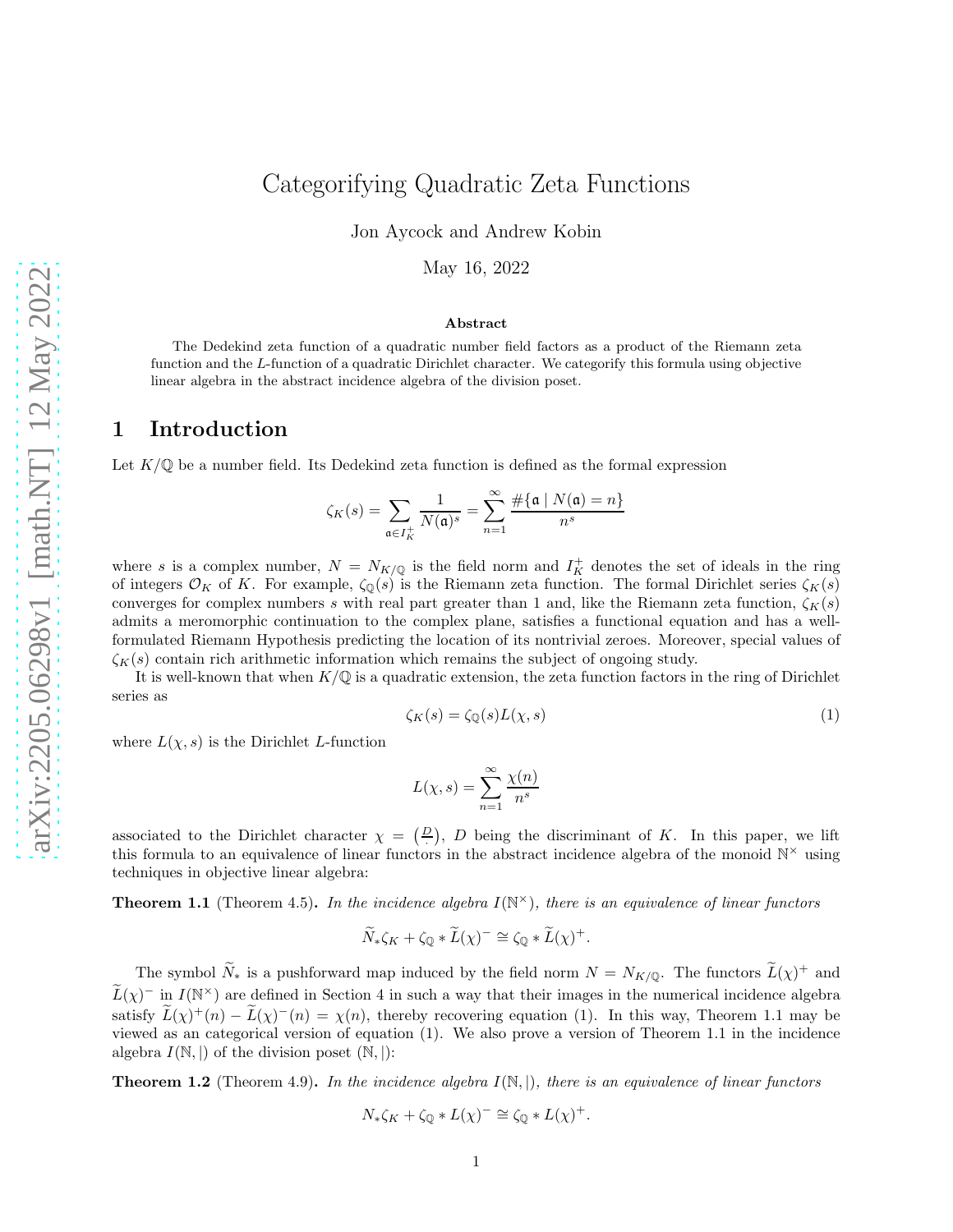As  $(N, |)$  is the decalage of the monoid  $N^{\times}$  (see Example [3.9\)](#page-5-0),  $I(N^{\times})$  is isomorphic to the reduced incidence subalgebra  $I(\mathbb{N},) \subseteq I(\mathbb{N},)$ , connecting Theorem [1.2](#page-0-2) to the more familiar reduced incidence algebra of a poset which in this case is isomorphic to the ring of Dirichlet series. We consider Theorem [1.2](#page-0-2) to be the 1-simplex version of a more general phenomenon, while Theorem [1.1](#page-0-1) is the 0-simplex version. We also relate the two theorems by means of a reduction technique (Theorem [4.12\)](#page-21-0).

The paper is organized as follows. In Section [2,](#page-1-0) we review the basic properties of algebraic number fields needed for discussing Dedekind zeta functions. In Section [3,](#page-2-0) we define *decomposition sets*, following [\[GKT1\]](#page-25-0), and describe the construction of an incidence algebra for a decomposition set. The proofs of Theorems [1.1](#page-0-1) and [1.2](#page-0-2) use the calculus of spans in objective linear algebra, which will be explained in Sections [3.3](#page-6-0) and [3.4](#page-7-0) before proceeding to the proofs of Theorems [1.1](#page-0-1) and [1.2](#page-0-2) in Section [4.](#page-8-0) Section [4.3](#page-20-0) discusses the relation between the theorems, while Section [4.4](#page-22-0) generalizes the theorems to an arbitrary quadratic extension of number fields. Finally, in Section [5](#page-22-1) we introduce a new notion of *relative zeta function* and interpret Theorems [1.1](#page-0-1) and [1.2](#page-0-2) in this language.

The authors would like to thank their team members at the first Rethinking Number Theory (RNT) workshop - Karen Acquista, Changho Han and Alicia Lamarche - for their early contributions to this project and for many productive discussions along the way. The authors are grateful to the organizers of RNT - Heidi Goodson, Christelle Vincent and Mckenzie West - for the opportunity to begin this project, as well as to all the RNT participants. Finally, the second author would like to thank David Zureick-Brown for numerous suggestions that improved the article.

# <span id="page-1-0"></span>2 Quadratic Number Fields

Let  $K/\mathbb{Q}$  be a number field with ring of integers  $\mathcal{O}_K$ , norm map  $N = N_{K/\mathbb{Q}}$  and Dedekind zeta function  $\zeta_K(s)$ . Then  $\zeta_K(s)$  has the following product formula:

$$
\zeta_K(s) = \prod_{\mathfrak{p}} \frac{1}{1 - N(\mathfrak{p})^{-s}}.
$$

Here, the product is over all prime ideals **p**. We denote the set of all ideals in  $\mathcal{O}_K$  by  $I_K^+$  to distinguish it from  $I_K$ , which is commonly used for the group of fractional ideals. For a fixed prime integer  $p \in \mathbb{Z}$  and a fixed prime ideal p lying over p, let  $e(\mathfrak{p} \mid p)$  and  $f(\mathfrak{p} \mid p)$  denote the ramification index and inertia degree of  $\mathfrak{p}$ , respectively. Recall that p has one of the following splitting types:

- ramified if  $e(\mathfrak{p} \mid p) > 1$  for some p lying over p;
- split if  $e(\mathfrak{p} \mid p) = f(\mathfrak{p} \mid p) = 1$  for all  $\mathfrak{p}$  lying over p;
- inert if  $p\mathcal{O}_K$  is itself a prime ideal.

When the splitting types of all primes in the extension  $K/\mathbb{Q}$  are known, one can factor  $\zeta_K(s)$  as a Dirichlet series, that is, into local factors at each prime *integer*. We state this for quadratic extensions below. .

**Proposition 2.1.** Let  $K/\mathbb{Q}$  be a quadratic number field. Then  $\zeta_K(s)$  has prime factorization

$$
\zeta_K(s) = \prod_p \zeta_{K,p}(s)
$$

*where*

$$
\zeta_{K,p}(s) = \begin{cases}\n\frac{1}{1 - p^{-s}}, & \text{if } p \text{ is ramified} \\
\frac{1}{(1 - p^{-s})^2}, & \text{if } p \text{ is split} \\
\frac{1}{1 - p^{-2s}}, & \text{if } p \text{ is inert.}\n\end{cases}
$$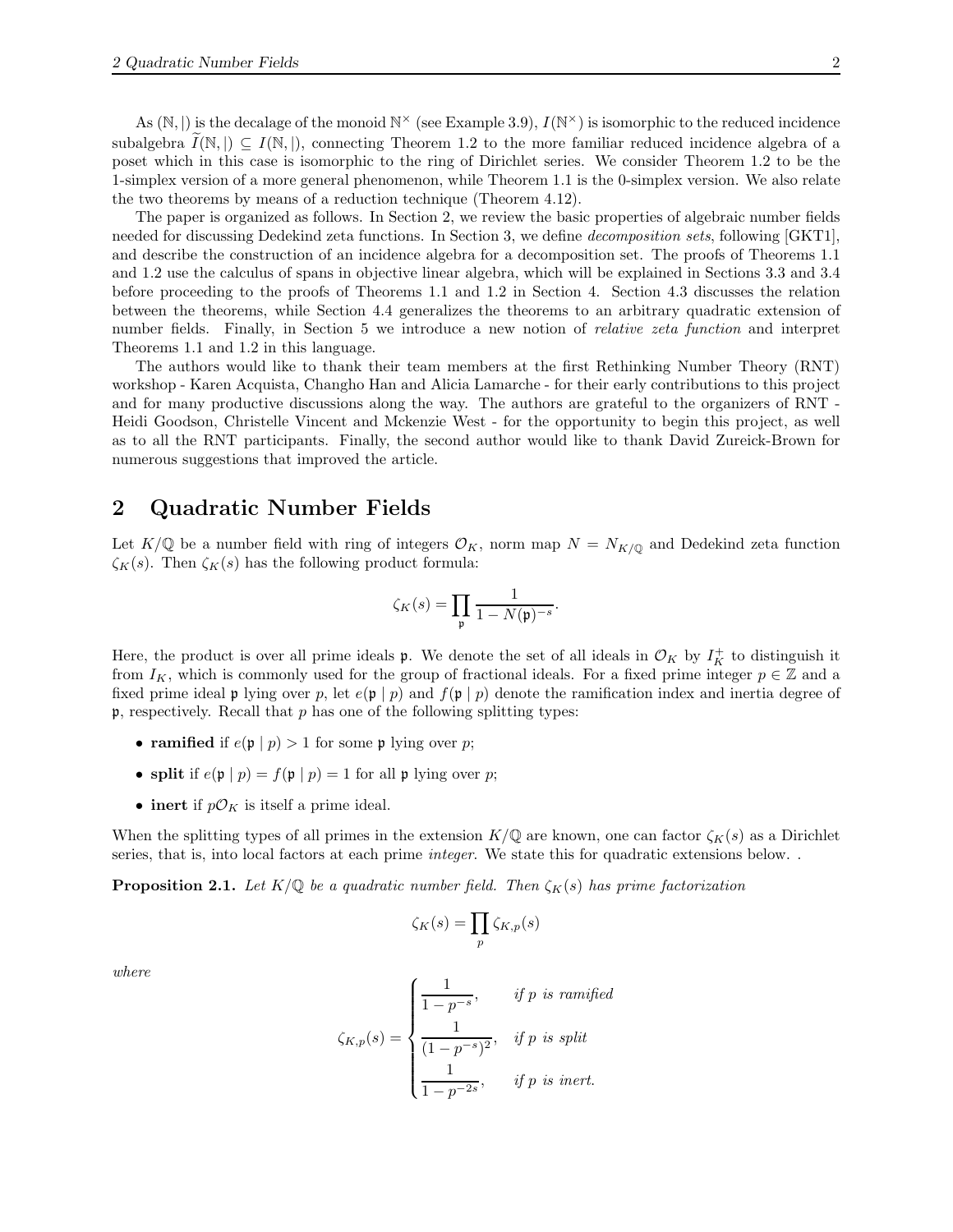We can view each of these local factors as a generating function for ideals over powers of  $p$ :

$$
\zeta_{K,p}(s) = \sum_{n=0}^{\infty} \# \{ \mathfrak{a} \mid N(\mathfrak{a}) = p^n \} t^n = \begin{cases} 1 + p^{-s} + p^{-2s} + \dots, & \text{if } p \text{ is ramified} \\ 1 + 2p^{-s} + 3p^{-2s} + \dots, & \text{if } p \text{ is split} \\ 1 + p^{-2s} + p^{-4s} + \dots, & \text{if } p \text{ is inert.} \end{cases}
$$

This perspective will be explained further in the next section.

**Example 2.2.** A well-known example is when  $K = \mathbb{Q}(i)$ . In this case,

$$
p \text{ is } \begin{cases} \text{ramified when } p = 2 \\ \text{split when } p \equiv 1 \pmod{4} \\ \text{inert when } p \equiv 3 \pmod{4}. \end{cases}
$$

This means the zeta function of  $\mathbb{Q}(i)$  can be written

$$
\zeta_{\mathbb{Q}(i)}(s) = \frac{1}{1 - 2^{-s}} \times \prod_{p \equiv 1 \ (4)} \frac{1}{(1 - p^{-s})^2} \times \prod_{p \equiv 3 \ (4)} \frac{1}{1 - p^{-2s}}.
$$

We also fix the following notation for convenience in later proofs. For an integer  $a \in \mathbb{Z}$  (resp. an ideal  $\mathfrak{a} \in I_K^+$  and a prime  $p \in \mathbb{Z}$  (resp. a prime ideal  $\mathfrak{p} \in \text{Spec } \mathcal{O}_K$ ), let  $v_p(a)$  (resp.  $v_{\mathfrak{p}}(\mathfrak{a})$ ) denote the power of p (resp. p) that divides a (resp. a). That is, a can be written  $a = \prod_p p^{v_p(a)}$  where all but finitely many of the  $v_p(a)$  are 0 (and a similar expression for  $\mathfrak{a}$ ).

Finally, when  $K/\mathbb{Q}$  is a quadratic extension and p is a prime in Z that splits in  $\mathcal{O}_K$ , we fix a choice of prime ideal p lying over p and denote by  $\bar{p}$  its Galois conjugate. The formulas proven in Section [4](#page-8-0) will not depend on this choice, although their proofs will. As we will mention later, this choice can be viewed as a section of  $Spec \mathcal{O}_K \to Spec \mathbb{Z}$  over the locus of split primes  $p \in \mathbb{Z}$ .

# <span id="page-2-0"></span>3 Abstract Incidence Algebras

In this section, we recall the definition of the incidence algebra for a poset, then give a brief survey of objective linear algebra and the construction of incidence algebras for decomposition sets, following [\[GKT1\]](#page-25-0) and [\[Kob\]](#page-25-1).

### 3.1 Incidence Algebras for Posets

Let  $(\mathcal{P}, \leq)$  be a poset. We will write  $\mathcal P$  for short unless the ordering needs to be specified. For any elements  $x, y \in \mathcal{P}$ , define the *interval* [x, y] to be the subposet

$$
[x, y] = \{ z \in \mathcal{P} \mid x \le z \le y \}.
$$

We say  $P$  is *locally finite* if every interval in  $P$  is a finite set. Fix a field k. The incidence algebra of  $P$ is the k-algebra of functions on the set  $Int(\mathcal{P})$  of intervals in  $\mathcal{P}$ , with multiplication defined by a certain convolution product. Following  $[GKT1]$  and  $[Kob]$ , we first define the coalgebra of  $P$  and then take its dual algebra.

Definition 3.1. *The* incidence coalgebra *of a locally finite poset is the free* k*-vector space on the set*  $Int(P)$ ,

$$
C(\mathcal{P}) = \bigoplus_{e \in \text{Int}(\mathcal{P})} ke,
$$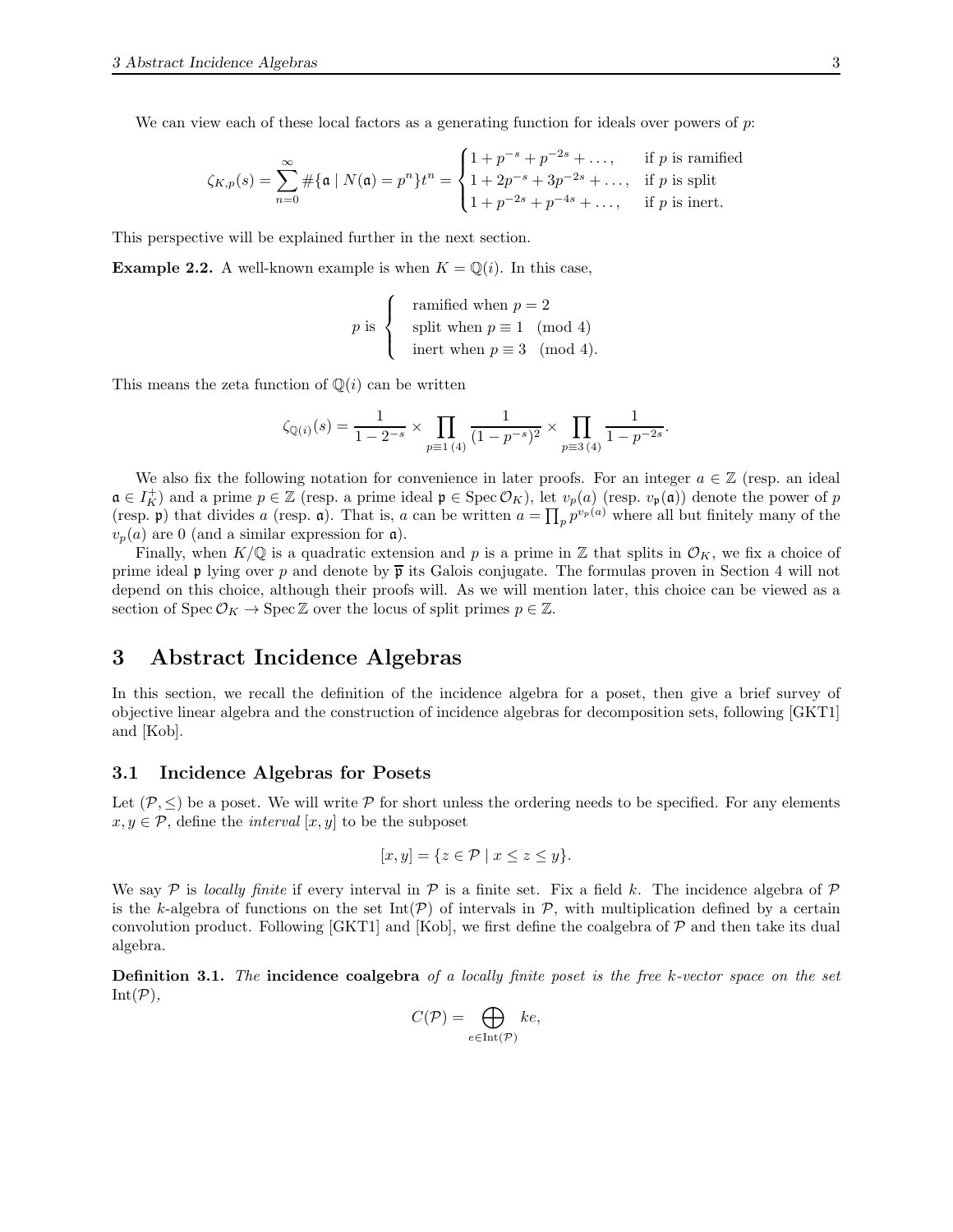*together with the comultiplication and counit maps defined by*

$$
\Delta: C(\mathcal{P}) \longrightarrow C(\mathcal{P}) \otimes_k C(\mathcal{P})
$$

$$
[x, y] \longmapsto \sum_{z \in [x, y]} [x, z] \otimes [z, y]
$$

$$
\delta: C(\mathcal{P}) \longrightarrow k
$$

$$
[x, y] \longmapsto \delta_{xy} = \begin{cases} 1, & x = y \\ 0, & x \neq y \end{cases}
$$

*and extended linearly.*

**Definition 3.2.** The incidence algebra of a locally finite poset  $\mathcal P$  is the dual k-vector space  $I(\mathcal P) = \text{Hom}_k(C(\mathcal P), k)$ , *together with the multiplication map defined by*

$$
\ast: I(\mathcal{P}) \otimes_k I(\mathcal{P}) \longrightarrow I(\mathcal{P})
$$

$$
f \otimes g \longmapsto \left( f \ast g : [x, y] \mapsto \sum_{z \in [x, y]} f([x, z]) g([z, y]) \right)
$$

*(and extended linearly) and unit* δ*.*

For a locally finite poset  $P$ , the incidence algebra  $I(P)$  (resp. the coalgebra  $C(P)$ ) is always associative and unital (resp. coassociative and counital); however, it need not be commutative (resp. cocommutative). For an element  $f \in I(\mathcal{P})$ , we will usually write  $f(x, y) := f([x, y])$ . There is a distinguished element  $\zeta \in \mathcal{P}$ , called the *zeta function*, defined by  $\zeta(x, y) = 1$  for all  $x \leq y$ . The principle of *Möbius inversion* says that  $\zeta$ is an invertible element of  $I(\mathcal{P})$  (cf. [\[Kob,](#page-25-1) Prop. 3.8]), whose inverse is called the Möbius function, defined by the following recursion:

$$
\zeta^{-1} = \mu : [x, y] \longmapsto \begin{cases} 1, & x = y \\ -\sum_{z \in [x, y]} \mu(x, z), & x < y. \end{cases}
$$

Unsurprisingly, the zeta functions of number theory and algebraic geometry correspond to zeta elements in certain incidence algebras, but to illustrate this connection, it is better to pass to the *reduced incidence algebra*. We say two intervals  $[x, y]$ ,  $[z, w] \in \text{Int}(\mathcal{P})$  are isomorphic if they are isomorphic as subposets of P; that is, if there is an order-preserving bijection  $\mathcal{P} \to \mathcal{P}$  taking one interval to the other.

**Definition 3.3.** For a locally finite poset  $P$ , the **reduced incidence algebra**  $I(P)$  is the subalgebra of  $I(\mathcal{P})$  consisting of all functions  $f: \text{Int}(\mathcal{P}) \to k$  that are constant on isomorphism classes of intervals in  $\mathcal{P}$ .

Alternatively, the set of isomorphism classes of intervals forms a poset and  $\tilde{I}(\mathcal{P})$  is the incidence algebra of this poset. By definition,  $\zeta$  is always an element of  $\overline{I}(\mathcal{P})$ .

<span id="page-3-0"></span>**Example 3.4.** For the poset  $(N_0, \leq)$  of nonnegative integers with the standard ordering, every interval is isomorphic to one of the form  $[0, n]$  for some  $n \geq 0$ . If  $f \in \tilde{I}(\mathbb{N}_0, \leq)$ , write  $f(n) := f(0, n)$ . Then  $\tilde{I}(\mathbb{N}_0, \leq)$  is isomorphic to the algebra of power series:

$$
I(\mathbb{N}_0, \leq) \longrightarrow k[[t]]
$$

$$
f \longmapsto \sum_{n=0}^{\infty} f(n)t^n.
$$

In this case, the zeta element  $\zeta \in \widetilde{I}(\mathbb{N}_0, \leq)$  corresponds to the geometric power series

$$
\zeta \longleftrightarrow \sum_{n=0}^{\infty} t^n = \frac{1}{1-t}.
$$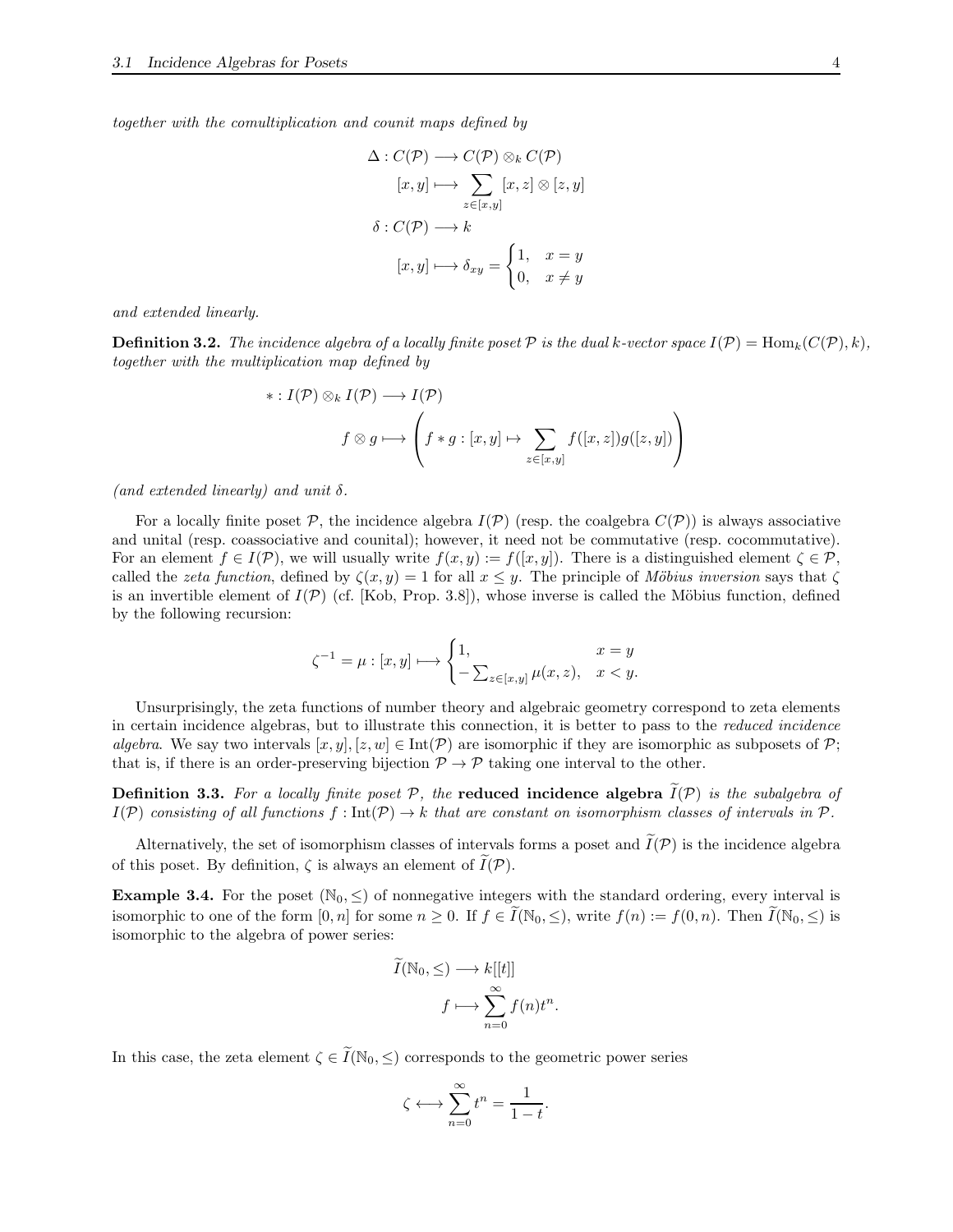<span id="page-4-0"></span>**Example 3.5.** For the division poset  $(\mathbb{N}, |)$ , every interval is of the form  $[1, n]$  for some  $n \geq 1$ . As above, for each  $f \in I(\mathbb{N}, \mathbb{N})$  we can write  $f(n) := f(1, n)$ . This time, the reduced incidence algebra of  $(\mathbb{N}, \mathbb{N})$  is isomorphic to the algebra of formal Dirichlet series:

$$
I(\mathbb{N}, |) \longrightarrow DS(k)
$$

$$
f \longmapsto \sum_{n=1}^{\infty} \frac{f(n)}{n^s}
$$

.

When  $k = \mathbb{C}$ , the zeta element  $\zeta \in \widetilde{I}(\mathbb{N}, \mathbb{I})$  corresponds to the Riemann zeta function:

$$
\zeta \longleftrightarrow \sum_{n=1}^\infty \frac{1}{n^s}.
$$

<span id="page-4-1"></span>**Example 3.6.** Let  $K/\mathbb{Q}$  be a number field with ring of integers  $\mathcal{O}_K$ . The set of ideals in  $\mathcal{O}_K$  forms a poset under division, written  $(I_K^+)|$ . When  $K = \mathbb{Q}$ , this is just  $(\mathbb{N}, |)$ . In general, the field norm induces a poset map  $N: (I_K^+,\mathbb{I}) \to (\mathbb{N},\mathbb{I})$ . This can be used to constructs Dirichlet series for any  $f \in \tilde{I}(I_K^+,\mathbb{I})$ :

$$
f \longmapsto F(s) = \sum_{\mathfrak{a} \in I_K^+} \frac{f(\mathfrak{a})}{N(\mathfrak{a})^s}.
$$

In particular, the zeta element  $\zeta \in \tilde{I}(I^+_{K}, \vert)$  maps to the Dedekind zeta function of K:

$$
\zeta\longmapsto \sum_{\mathfrak{a}\in I_K^+}\frac{1}{N(\mathfrak{a})^s}=\sum_{n=1}^\infty\frac{\# N^{-1}(n)}{n^s}.
$$

The operation  $f \mapsto F(s)$ , which we can think of as "constructing a generating function for elements of  $\tilde{I}(I_K^+,\vert)$ ", is an example of a more general construction of pushforward between incidence algebras (see Example [3.12\)](#page-7-1). The formalism of objective linear algebra in Section [3.3](#page-6-0) will make this operation easier to handle. Unfortunately, such pushforwards need not preserve convolution, but the images of many  $f \in \widetilde{I}(I_K^+,\vert)$ have an interesting factorizations in the ring of Dirichlet series. In fact, formula [\(1\)](#page-0-0) is precisely such a statement about  $\zeta_K$  and this will be formalized in Theorem [1.1.](#page-0-1)

Another notion that becomes clearer when stated using objective linear algebra is the passage from full incidence algebra to reduced subalgebra. This is explained further in the next section and again in Section [4.3.](#page-20-0)

### <span id="page-4-2"></span>3.2 Incidence Algebras for Decomposition Sets

It is possible to construct incidence algebras for a far more general class of objects than posets. For example, Leroux and others [\[Ler,](#page-26-0) [CLL,](#page-25-2) Dür] construct incidence algebras for so-called Möbius categories, which include locally finite posets as a special case via their nerves. Other examples of naturally-occurring incidence algebras include: the Hopf algebra of rooted trees [\[But,](#page-25-4) [CK\]](#page-25-5), the Faà di Bruno bialgebra [\[Joy,](#page-25-6) Dür] and the Hall algebra of an exact category [\[DK\]](#page-25-7).

All of the above situations have been subsumed by the concept of a *decomposition space*, introduced and studied by Gálvez-Carrillo, Kock and Tonks in [\[GKT1,](#page-25-0) [GKT2,](#page-25-8) [GKT3,](#page-25-9) [GKT4,](#page-25-10) [GKT5\]](#page-25-11). In this paper, we will only need the notion of a *decomposition set*, so in this section we will explain the relevant definitions and properties from [\[GKT1\]](#page-25-0) in the category of simplicial sets. For a similar discussion of decomposition spaces, see [\[Kob,](#page-25-1) Sec. 3.2-3.3].

Let  $S$  be a simplicial set and fix a field of coefficients  $k$ .

**Definition 3.7.** Let  $S : \Delta^{op}$  → Set be a simplicial set which is locally of finite length (cf. *[GKT2]* for a *precise definition). The* numerical incidence coalgebra *of* S *is the free* k*-vector space* C(S) *on the set*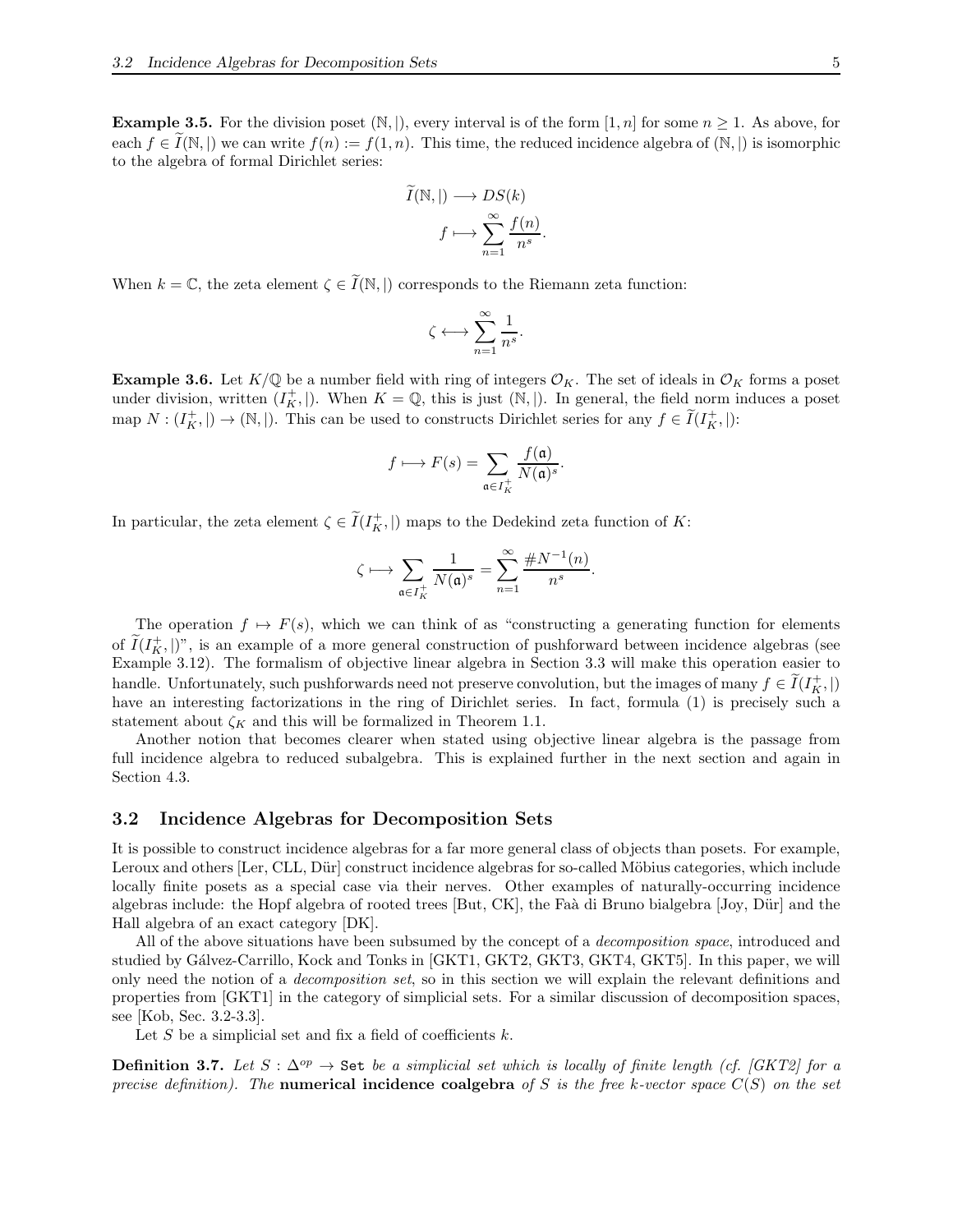S<sup>1</sup> *of* 1*-simplices of* S*, together with the comultiplication map*

$$
\Delta: C(S) \longrightarrow C(S) \otimes C(S)
$$

$$
x \longmapsto \sum_{\substack{\sigma \in S_2 \\ d_1 \sigma = x}} d_2 \sigma \otimes d_0 \sigma
$$

*and counit*

$$
\delta: C(S) \longrightarrow k
$$
  
 $x \longmapsto \begin{cases} 1, & \text{if } x \text{ is degenerate} \\ 0, & \text{if } x \text{ is nondegenerate.} \end{cases}$ 

*The* numerical incidence algebra of S is the dual vector space  $I(S) = \text{Hom}(C(S), k)$  together with the *multiplication map*

$$
I(S) \otimes I(S) \longrightarrow I(S)
$$
  

$$
f \otimes g \longmapsto \left( f * g : x \mapsto \sum_{\substack{\sigma \in S_2 \\ d_1 \sigma = x}} f(d_2 \sigma) g(d_0 \sigma) \right)
$$

*and unit* δ*.*

To distinguish it from the abstract incidence algebra to be defined below, we will sometimes denote the numerical incidence algebra of S by  $I_{\#}(S)$ .

For any simplicial set S, the *zeta function* of S is the element  $\zeta \in I(S)$  defined by  $\zeta : x \mapsto 1$  for all  $x \in S_1$ and extended linearly. In general,  $I(S)$  is neither associative or unital as a k-algebra. However, when S is a *decomposition set*, I(S) is an associative, unital k-algebra [\[GKT1,](#page-25-0) Sec. 5.3].

The notion of a reduced incidence algebra is not always available for a general decomposition set. However, the authors in [\[GKT5\]](#page-25-11) describe a general situation in which a reduced incidence algebra exists, namely when S is the *decalage* of another decomposition set:  $S = \text{Dec}_{\perp}(\tilde{S})$ . By definition,  $\text{Dec}_{\perp}(\tilde{S})$  is a simplicial set whose simplices are shifted by 1 dimension:  $\text{Dec}_{\perp}(\widetilde{S})_k = \widetilde{S}_{k+1}$ . For our purposes, this means that when  $S = \text{Dec}_{\perp}(\widetilde{S}), \widetilde{S}_1 = S_0$ , which makes it possible to relate the reduced incidence algebra  $\widetilde{I}(S)$  to the full (numerical) incidence algebra  $I(\tilde{S})$ . In lieu of a general explanation of the reduction procedure, which is already given in [\[GKT5,](#page-25-11) Sec. 1.5.3], we focus on three key examples.

**Example 3.8.** Let  $S = (\mathbb{N}_0, \leq)$  be the poset from Example [3.4](#page-3-0) and let  $\widetilde{S} = \mathbb{N}_0^+$  be the additive monoid of nonnegative integers. As both S and  $\tilde{S}$  are categories, hence decomposition sets [\[GKT1,](#page-25-0) Prop. 3.7], they admit numerical incidence algebras  $I(S) = I(\mathbb{N}_0, \leq)$  and  $I(\widetilde{S}) = I(\mathbb{N}_0^+)$ . By [\[GKT5,](#page-25-11) Lem. 2.1.2],  $(\mathbb{N}_0,|)\cong \mathrm{Dec}_{\bot}(\mathbb{N}_0^+)$  and this induces an algebra homomorphism

$$
I(\mathbb{N}_0^+) \longrightarrow I(\mathbb{N}_0, \leq)
$$

which is an isomorphism onto the reduced incidence subalgebra  $\widetilde{I}(\mathbb{N}_0, \leq)$ . Explicitly,  $(\mathbb{N}_0^+)_1 \cong (\mathbb{N}_0, \leq)_0$  which is further equivalent to the set of isomorphism classes of intervals in  $(\mathbb{N}_0, \leq)$ , so  $f \in I(\mathbb{N}_0, \leq)$  is already a function on the 1-simplices of  $\mathbb{N}_0^+$ ; it's easy to check that the algebra structures agree.

<span id="page-5-0"></span>**Example 3.9.** Let  $S = (\mathbb{N}, |)$  be the division poset from Example [3.5](#page-4-0) and let  $\hat{S} = \mathbb{N}^{\times}$  be the monoid of positive integers under multiplication. As above, S and  $\tilde{S}$  admit numerical incidence algebras  $I(S) = I(\mathbb{N}, |)$ and  $I(\widetilde{S}) = I(\mathbb{N}^{\times})$ . By [\[GKT5,](#page-25-11) Lem. 2.2.2], ( $\mathbb{N},$  |)  $\cong$  Dec<sub>⊥</sub>( $\mathbb{N}^{\times}$ ) and this induces an algebra homomorphism

$$
I(\mathbb{N}^{\times}) \longrightarrow I(\mathbb{N}, |)
$$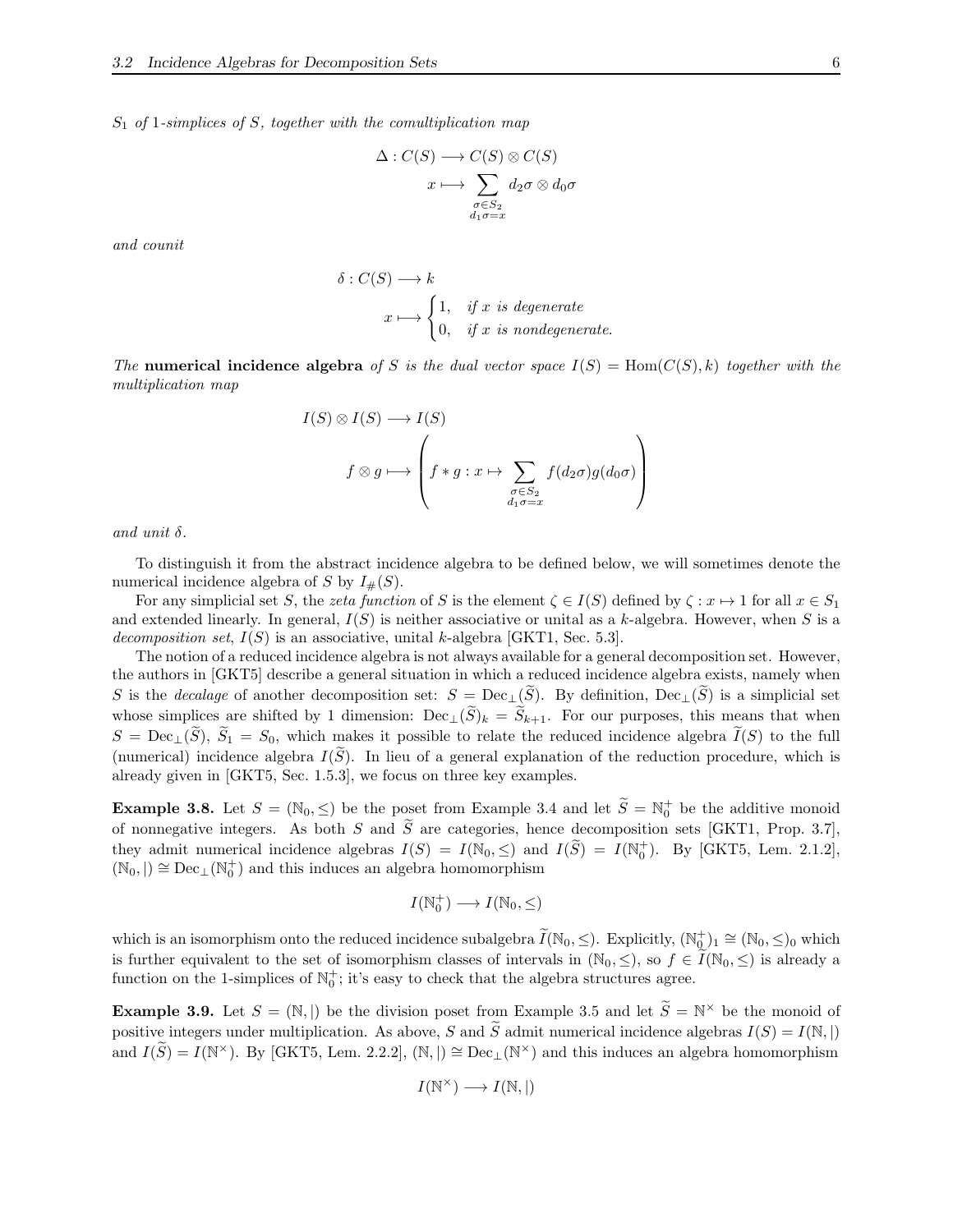which is an isomorphism onto the reduced subalgebra  $\widetilde{I}(\mathbb{N}, |)$ . Moreover, this is consistent with the factorization of  $(N, \vert)$  into prime factors (see [\[Kob,](#page-25-1) Ex. 3.10]):

$$
I(\mathbb{N}^{\times}) \cong \bigotimes_{p} I(\{p^{k}\}^{\times}) \cong \bigotimes_{p} \widetilde{I}(\{p^{k}\},\mid) \cong \widetilde{I}(\mathbb{N},\mid).
$$

Explicitly,  $(\mathbb{N}^{\times})_1 \cong (\mathbb{N}, |_{0}$  which is further equivalent to the set of isomorphism classes of intervals in  $(\mathbb{N}, |_{0})$ and as above, it's easy to check that the algebra structures agree.

<span id="page-6-1"></span>**Example 3.10.** For a number field  $K/\mathbb{Q}$ , let  $S = (I_K^+,\mathcal{V})$  be the ideal division poset from Example [3.6](#page-4-1) and let  $\widetilde{S} = I_K^{\times}$  be the monoid of ideals in  $\mathcal{O}_K$  under ideal multiplication. A similar proof to that of [\[GKT5,](#page-25-11) Lem. 2.2.2] shows that  $(I_K^+,\mathcal{I}) \cong \text{Dec}_{\mathcal{I}}(I_K^{\times})$  and the induced algebra homomorphism

$$
I(I_K^\times)\longrightarrow I(I_K^+,\vert)
$$

is an isomorphism onto the reduced subalgebra  $\widetilde{I}(I_K^+|\)$ . Explicitly,  $(I_K^{\times})_1 \cong (I_K^+,\leq)_0$  which is further equivalent to the set of isomorphism classes of intervals in  $(I_K^+, \parallel)$  and the algebra structures agree as before.

### <span id="page-6-0"></span>3.3 Objective Linear Algebra

It is possible to further categorify the incidence algebras constructed above using Lawvere's *objective linear algebra* [\[Law,](#page-25-12) [LM\]](#page-26-1). Informally, objective linear algebra is "linear algebra with sets". Here is a brief summary of how some of the familiar concepts in linear algebra are "objectified" in the category of sets. For more details, see [\[GKT4\]](#page-25-10) and [\[Kob,](#page-25-1) Sec. 3.4].

First, a scalar field k is replaced by the category Set of sets. Addition and multiplication of scalars are incarnated as the set-theoretic operations  $B + C := B \coprod C$  and  $B \times C$  (the cartesian product). Notice that when B and C are finite sets, taking cardinalities recovers ordinary addition and scalar multiplication, but subtraction and inverses don't always lift to  $Set$ . A set  $B$  is also thought of as a basis, but we discard the vector space it generates and just remember the basis itself.

Next, a vector is replaced by a set map  $v : X \to B$ . The fibers of v can be thought of as the components of the vector, indexed by B, whereby taking cardinality recovers the familiar coordinate description of a vector in the basis B. Accordingly, a vector space with basis B is replaced by a slice category  $Set_B$ . Addition is once again disjoint union:  $(v: X \to B) + (w: Y \to B) := (v \amalg w : X \coprod Y \to B)$ , while scalar multiplication is the composition  $Y \times (v : X \to B) := (Y \times X \xrightarrow{\text{id} \times v} Y \times B \xrightarrow{\text{proj}_B} B).$ 

After choosing bases, a matrix is a "row of column vectors" (or equivalently, a "column of row vectors"). This is represented by a span in Set:



Then a linear map with a given matrix is replaced by a *linear functor*  $\varphi$ : Set<sub>/B</sub>  $\rightarrow$  Set<sub>/C</sub>, which is a functor of the form  $\varphi = t_1 s^*$  for some span as above. In plain terms, a linear map sums the values of t along the fibers of s.

Perhaps illustrating the notion of linear functor more clearly, matrix-vector multiplication is replaced by span composition: for a vector  $v : X \to B$  and a linear functor  $\varphi : \text{Set}_{B} \to \text{Set}_{C}$ , the product  $\varphi(v)$  is the composition on the right side in the following diagram:

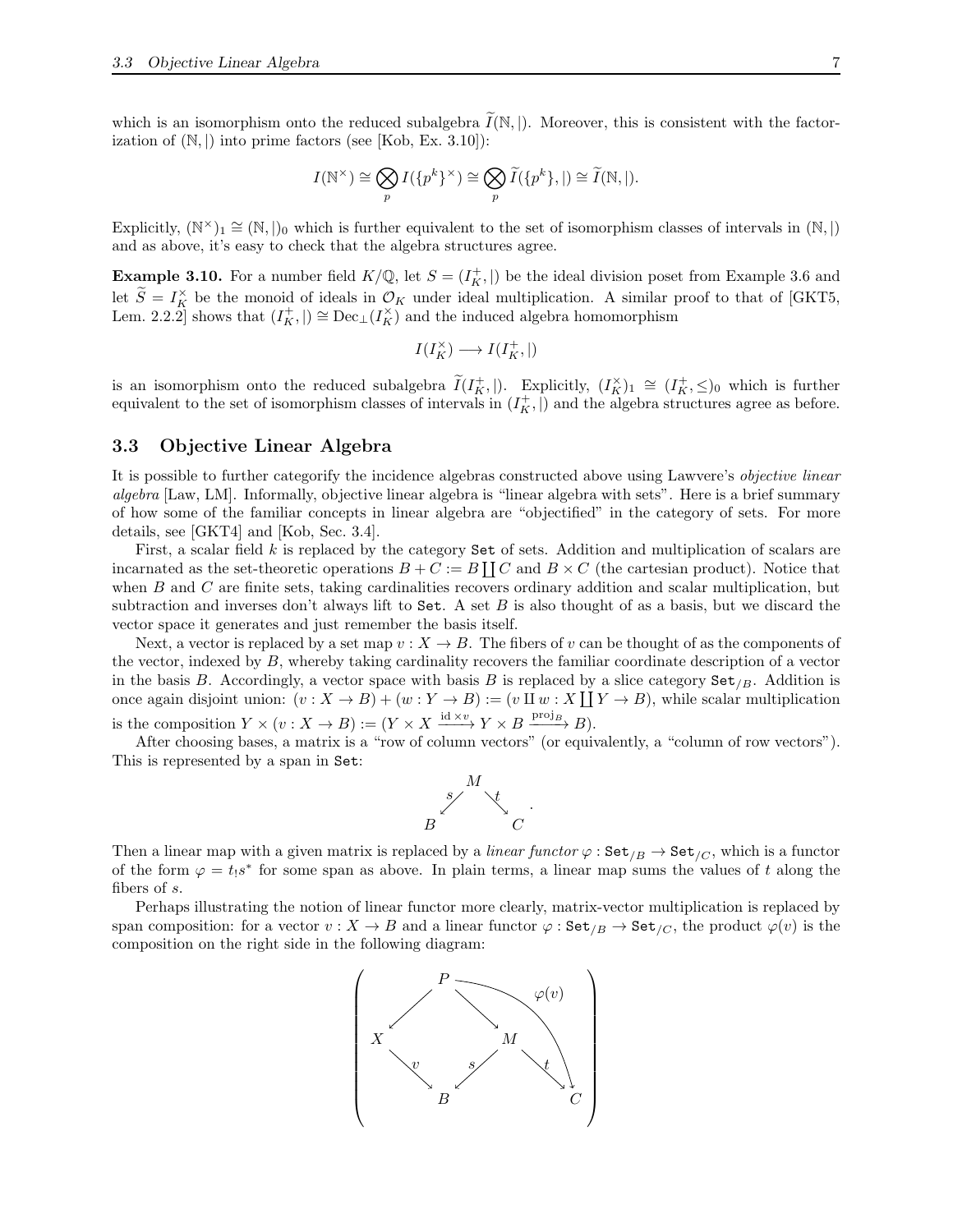Here, P is the pullback in the square.

Many familiar operations on vector spaces have analogues in objective linear algebra, including the following which will be useful to us later. The tensor product of vector spaces is replaced by  $\texttt{Set}_{B} \otimes \texttt{Set}_{C} :=$  $\texttt{Set}_{/B \times C}$ . The vector space  $\text{Hom}(V, W)$  is replaced by the category  $\text{Lin}(B, C) := \text{Fun}^L(\texttt{Set}_{/B}, \texttt{Set}_{/C})$  of colimit-preserving linear functors from  $\text{Set}_{B}$  to  $\text{Set}_{C}$ . This is an objective vector space by [\[GKT4,](#page-25-10) 2.10]. The dual of a vector space is replaced by the category  $(\text{Set}_{/B})^* := \text{Fun}(\text{Set}_{/B}, \text{Set})$ . From the natural equivalence  $\text{Fun}(\texttt{Set}_{/B}, \texttt{Set}) \simeq \texttt{Set}_{/B}$ , we see that  $(\texttt{Set}_{/B})^*$  is again an objective vector space.

### <span id="page-7-0"></span>3.4 Incidence Algebras

With these concepts in hand, it is possible to define the abstract incidence algebra for a decomposition set at the objective level. The construction of an abstract incidence algebra for any decomposition *space* is carried out in [\[GKT1\]](#page-25-0), using a generalization of objective linear algebra called *homotopy linear algebra*. Since the proofs of Theorems [1.1](#page-0-1) and [1.2](#page-0-2) only involve simplicial sets, we only require tools from objective linear algebra.

**Definition 3.11.** For a simplicial set S, the **incidence coalgebra** of S is the objective vector space  $C(S)$  =  $\texttt{Set}_{/S_1}$  equipped with a comultiplication linear functor  $\Delta: C(S) \to C(S) \otimes C(S)$ , represented by the span

$$
\Delta = \begin{pmatrix} S_2 \\ d_1 \end{pmatrix} \begin{pmatrix} S_2 \\ \vdots \\ S_1 \end{pmatrix},
$$

*as well as a counit linear functor*  $\delta: C(S) \to \mathbf{Set}$ , represented by the span

$$
\delta = \left(\begin{array}{c} S_0 \\ s_0 \end{array}\right)_*
$$

*The* incidence algebra of S is the dual vector space  $I(S) := C(S)^* = \text{Fun}(\text{Set}_{S_1}, \text{Set})$ , equipped with unit  $\delta$  *and a multiplication linear functor*  $m : I(S) \otimes I(S) \to I(S)$  *defined as follows. For*  $f, g \in I(S)$ *, their*  $\mathit{product} \,\, m(f,g) \,\, \mathit{is} \,\, the \,\, composition \,\, m(f,g) : \mathsf{Set}_{/S_1} \xrightarrow{\Delta} \mathsf{Set}_{/S_1} \otimes \mathsf{Set}_{/S_1} \xrightarrow{f \otimes g} \mathsf{Set} \otimes \mathsf{Set} \xrightarrow{\sim} \mathsf{Set}. \,\, \mathit{This} \,\, may$ *also be represented by the outer span in the diagram*



*where the top square is a pullback square.*

When S is a decomposition set, [\[GKT1,](#page-25-0) Thm. 7.4] shows that  $I(S)$  is an associative, unital monoid object in the category of objective vector spaces and linear functors; that is,  $I(S)$  is an objective algebra over Set.

<span id="page-7-1"></span>Example 3.12. One important construction we will need in the next section is the notion of pushforward between incidence algebras. Suppose S and T are decomposition sets and  $F: T_1 \to S_1$  is a set map on their 1-simplices. This induces a pushforward map between their incidence algebras  $F_* : I(T) \to I(S)$  defined on spans as follows:

$$
\varphi = \left(\begin{array}{ccc} & M & \\ & \swarrow & \\ T_1 & & \end{array}\right) \quad \longmapsto \quad F_*\varphi = \left(\begin{array}{ccc} F\circ f & M & \\ & \searrow & \\ S_1 & & \end{array}\right).
$$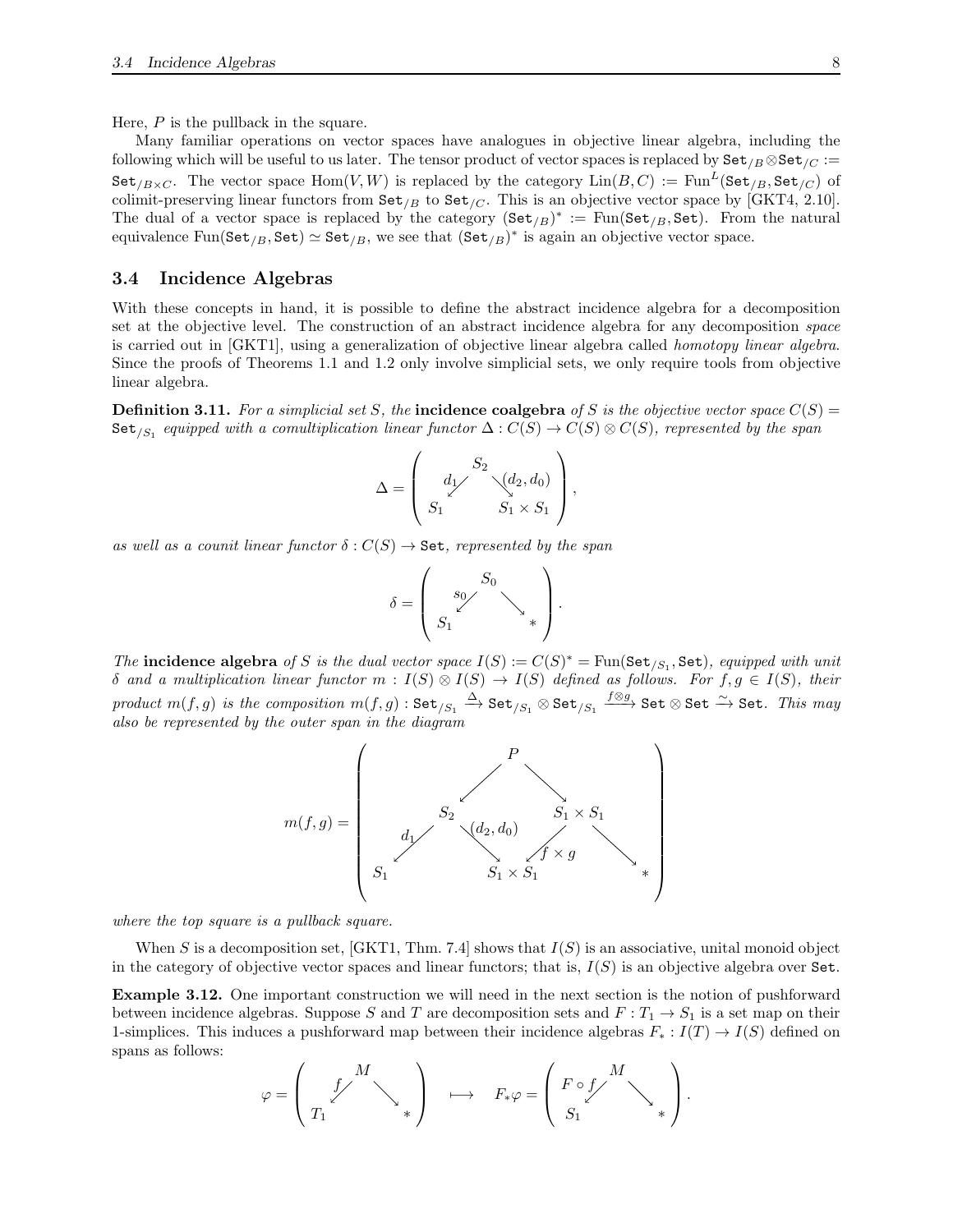If  $F: T_1 \to S_1$  is of the form  $F = G_1$  for a simplicial map  $G: T \to S$ , we will write  $F_*$  or  $G_*$  to mean this pushforward of spans.

# <span id="page-8-0"></span>4 Proofs of the Main Theorems

Fix the following notation. For a quadratic number field  $K/\mathbb{Q}$ , let D be the discriminant of K and let  $\chi = \chi_D = \left(\frac{D}{r}\right)$  be the quadratic Dirichlet character mod D attached to K. Set  $S = (\mathbb{N}, |)$  and  $T = (I_K^+ , |)$ and let  $N: T \to S$  be the simplicial map induced by the norm  $N_{K/\mathbb{Q}}$ . By Example [3.12,](#page-7-1) N induces a pushforward map on incidence algebras  $N_* : I(T) \to I(S), f \mapsto N_* f$ .

Likewise, set  $\widetilde{S} = \mathbb{N}^\times$  and  $\widetilde{T} = I_K^\times$ , so that  $I(\widetilde{S})$  is isomorphic to the reduced incidence algebra of S (Example [3.9\)](#page-5-0) and  $I(\tilde{T})$  is isomorphic to the reduced incidence algebra of T (Example [3.10\)](#page-6-1). We will also write  $\tilde{N}$ :  $\tilde{T} \to \tilde{S}$  and  $\tilde{N}_{*}$ :  $I(\tilde{T}) \to I(\tilde{S})$  for the norm map and norm pushforward, respectively, on these monoids and their incidence algebras.

**Remark 4.1.** It is not true that  $\tilde{N}_* : I(\tilde{T}) \to I(\tilde{S})$  is the restriction of the norm pushforward on the "full" incidence algebra  $I(T)$  to the reduced subalgebra. For example, the zeta functor  $\zeta_K \in I(T)$  lies in the reduced subalgebra  $\tilde{I}(T) \cong I(T)$  but  $N_*\zeta_K \ncong \tilde{N}_*\zeta_K$ . This is already easy to verify in the numerical incidence algebra.

Formulas involving Dirichlet series and L-functions are almost always easier to understand by studying each prime factor individually. In this vein, in order to prove Theorems [1.1](#page-0-1) and [1.2,](#page-0-2) we first prove a "local version" of each. Unfortunately, the local formulas we establish do not automatically assemble into the global formulas in Theorems [1.1](#page-0-1) and [1.2](#page-0-2) (see Remark [4.4\)](#page-11-1). However, the local formulas are useful for illustrating the techniques that will be used to prove Theorems [1.1](#page-0-1) and [1.2.](#page-0-2)

The rest of Section [4](#page-8-0) is divided as follows: the local and global formulas in the reduced incidence algebra  $I(\mathbb{N},)$  are proven in Section [4.1;](#page-8-1) the local and global formulas in the full incidence algebra  $I(\mathbb{N},)$  are proven in Section [4.2;](#page-14-0) the relation between the theorems is established in Section [4.3;](#page-20-0) and a generalization to arbitrary quadratic extensions is proven in Section [4.4.](#page-22-0)

### <span id="page-8-1"></span>4.1 The Reduced Version

For simplicity of notation, fix a prime p and let  $\widetilde{S} = \{p^k\}^\times$  be the submonoid of pth powers in  $\mathbb{N}^\times$  and let  $\widetilde{T} = \{ \mathfrak{a} : N(\mathfrak{a}) = p^k, k \geq 0 \}^{\times}$  be the submonoid of  $I_K^{\times}$  consisting of ideals lying above powers of p. Also let  $\widetilde{N}: \widetilde{T} \to \widetilde{S}$  be the restriction of the norm map to these subposets and let  $\zeta_{\mathbb{Q},p}$  and  $\zeta_{K,p}$  be the zeta functions in  $I(\widetilde{S})$  and  $I(\widetilde{T})$ , respectively.

<span id="page-8-2"></span>**Theorem 4.2** (Local Version of Theorem [1.1\)](#page-0-1). For each prime p, in the incidence algebra  $I(\{p^k\}^{\times})$ , there *is an equivalence of linear functors*

$$
\widetilde{N}_*\zeta_{K,p} + \zeta_{\mathbb{Q},p} * \widetilde{L}_p(\chi)^- \cong \zeta_{\mathbb{Q},p} * \widetilde{L}_p(\chi)^+.
$$

*Proof.* We first define the terms appearing in the local formula. By Example [3.12,](#page-7-1) the first term,  $\widetilde{N}_*\zeta_{K,p}$ , is represented by the span

$$
\widetilde{N}_*\zeta_{K,p}=\left(\begin{array}{c}\widetilde{N}_1\boldsymbol{\mathcal{I}}_1\\ \widetilde{S}_1\end{array}\right).
$$

The functors  $\widetilde{L}_p(\chi)^+$  and  $\widetilde{L}_p(\chi)^-$  will be defined by spans

$$
\widetilde{L}_p(\chi)^{+} = \begin{pmatrix} j_{\swarrow}^{+} \\ \widetilde{S}_1 & \searrow \\ \widetilde{S}_1 & \end{pmatrix} \quad \text{and} \quad \widetilde{L}_p(\chi)^{-} = \begin{pmatrix} \widetilde{S}_1^{-} \\ \widetilde{S}_1 & \searrow \\ \widetilde{S}_1 & \searrow \\ \end{pmatrix}
$$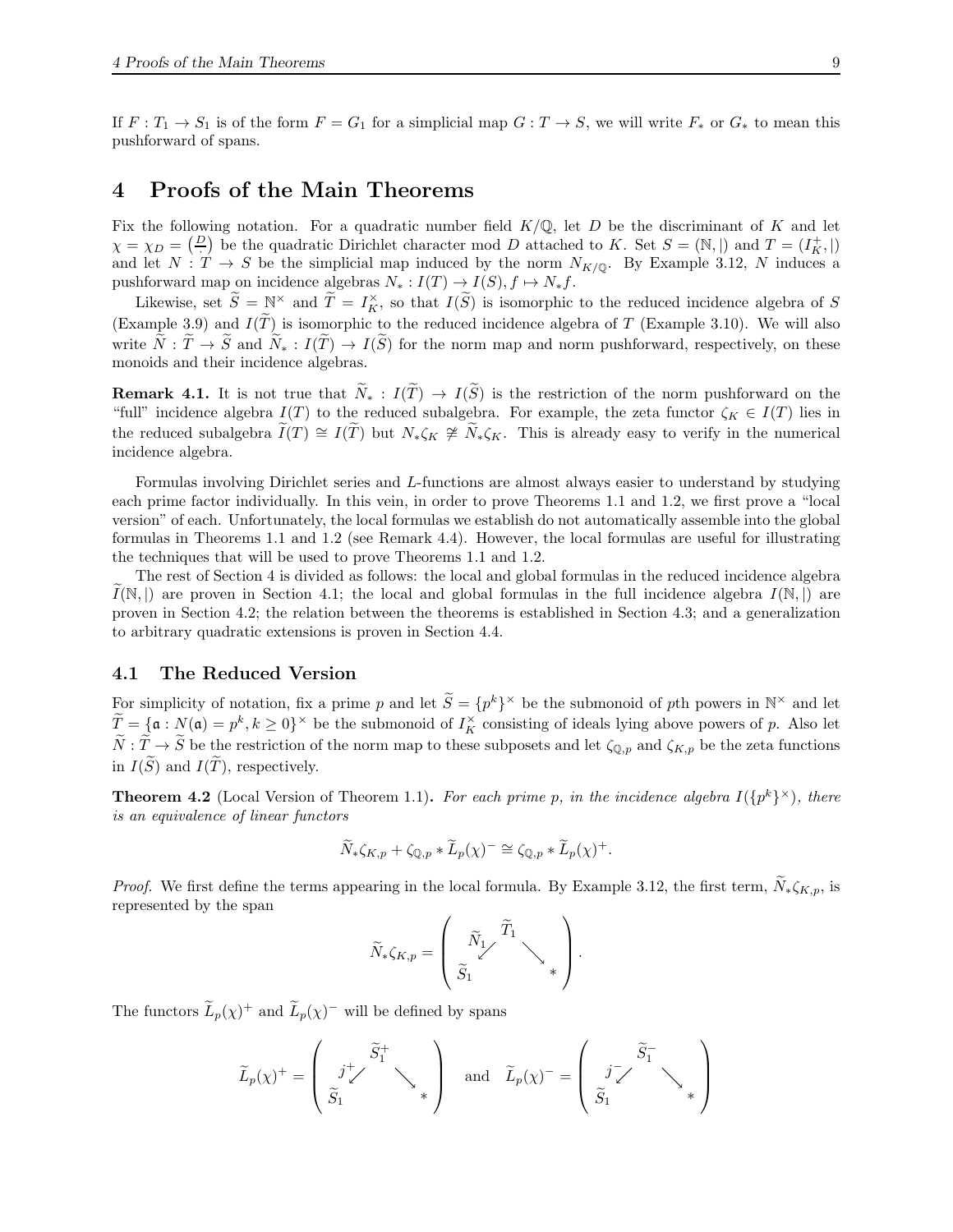for "objective vectors"  $j^+ : \widetilde{S}_1^+ \to \widetilde{S}_1$  and  $j^- : \widetilde{S}_1^- \to \widetilde{S}_1$  to be defined below. The convolutions  $\zeta_{\mathbb{Q},p} * \widetilde{L}_p(\chi)^$ and  $\zeta_{\mathbb{Q},p} * \tilde{L}_p(\chi)^+$  in the formula will then be defined by the spans



We now divide the proof into three cases corresponding to the splitting type of  $p$  in  $\mathcal{O}_K$ .

First, suppose p ramifies in  $\mathcal{O}_K$ . Let  $\widetilde{S}_1^+ = *$  and  $\underline{j}^+ : \widetilde{S}_1^+ \hookrightarrow \widetilde{S}_1$  be the inclusion of the point as the neutral element  $1 = p^0$ . Also, let  $\widetilde{S}_1^- = \varnothing$  with  $j^- : \widetilde{S}_1^- \to \widetilde{S}_1$  the unique map. Then  $\widetilde{L}_p(\chi)^-$  and  $\zeta_{\mathbb{Q},p} * \widetilde{L}_p(\chi)^-$  are both the empty functor, so the local formula in the ramified case reduces to

<span id="page-9-0"></span>
$$
\widetilde{N}_*\zeta_{K,p} \cong \zeta_{\mathbb{Q},p} * \widetilde{L}_p(\chi)^+.
$$
\n(2)

For convenience, we abbreviate the span representing the right side of this formula as

$$
\zeta_{\mathbb{Q},p} * \widetilde{L}_p(\chi)^+ = \left( \begin{array}{c} d_1 \circ \alpha^+ \nearrow \widetilde{B}^+ \\ \widetilde{S}_1 \end{array} \right) .
$$

To prove local formula [\(2\)](#page-9-0), i.e. to show the linear functors are equivalent, we will construct an isomorphism  $\beta : \widetilde{T}_1 \to \widetilde{B}^+$  that makes the following diagram commute:



By construction,  $\widetilde{B}^+$  is the following subset of  $\widetilde{S}_2$ :

$$
\widetilde{B}^+ = \{ \sigma \in \widetilde{S}_2 \mid d_0 \sigma = p^0 \}
$$

and  $d_1 \circ \alpha^+$  is just the restriction of  $d_1$  to this subset. Then we define  $\beta : \widetilde{T}_1 \to \widetilde{B}^+$  by

$$
\beta(\mathfrak{p}^k) = \frac{p^k / \sigma \mathfrak{p}^0}{p^k}
$$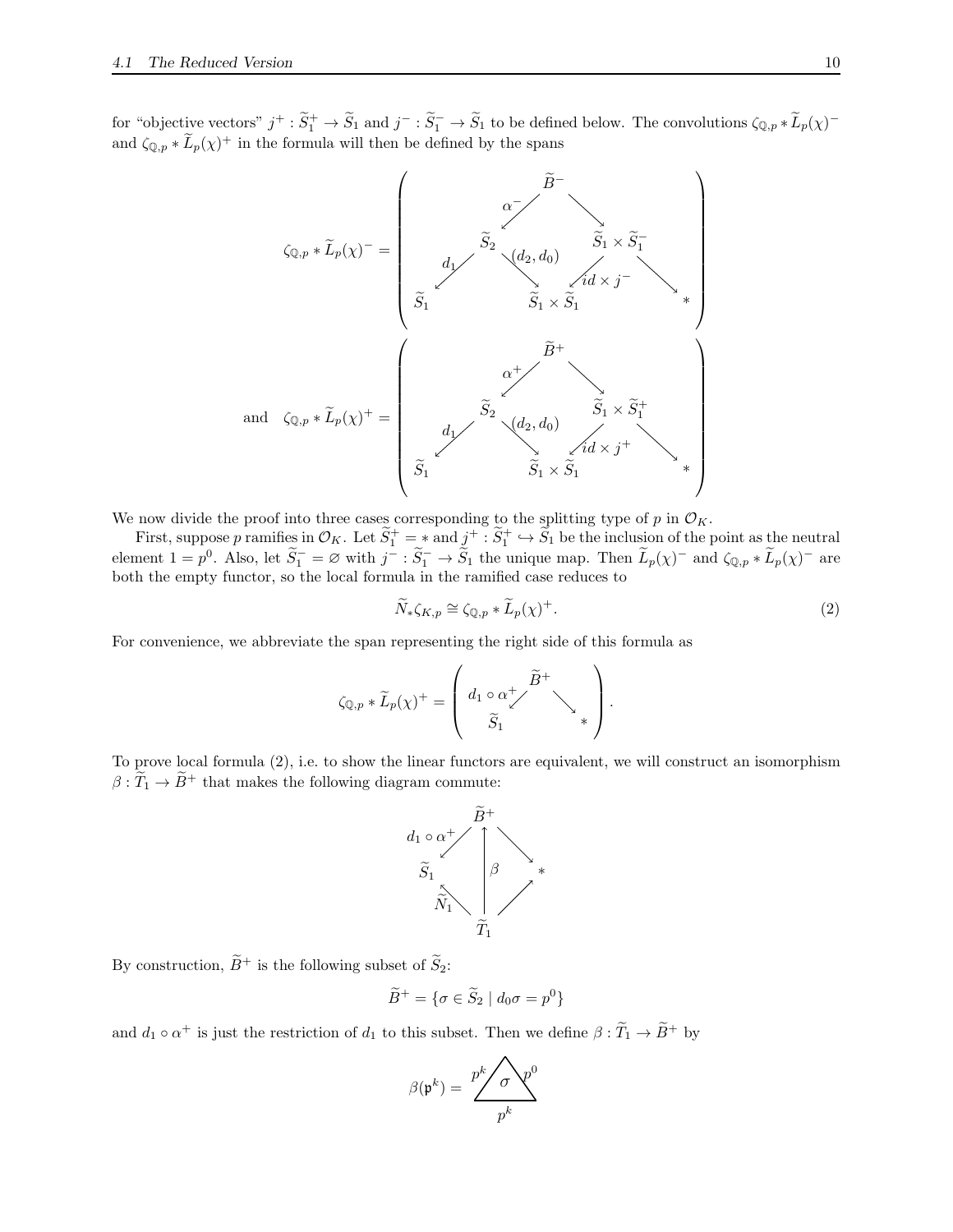This is clearly invertible since every 2-simplex in  $\widetilde{B}^+$  is of this form. Moreover,  $\beta$  makes the diagram commute since  $N(\mathfrak{p}^k) = p^k$  when p is ramified. This shows formula [\(2\)](#page-9-0) holds in the ramified case.

Next, suppose p splits in  $\mathcal{O}_K$ . Let  $\widetilde{S}_1^- = \varnothing$  and  $j^- : \widetilde{S}_1^- \to \widetilde{S}_1$  be the same as above and let  $\widetilde{S}_1^+ = \widetilde{S}_1$ with  $j^+ : \widetilde{S}_1^+ \to \widetilde{S}_1$  the identity map. As in the ramified case, the local formula reduces to local formula [\(2\)](#page-9-0) and we can represent  $\zeta_{\mathbb{Q},p} * L_p(\chi)^+$  by

$$
\zeta_{\mathbb{Q},p} * \widetilde{L}_p(\chi)^{+} = \left( \begin{array}{c} d_1 \circ \alpha \swarrow \\ \widetilde{S}_1 \end{array} \right) \times \left( \begin{array}{c} \widetilde{B}^+ \\ \\ \ast \end{array} \right).
$$

Here,  $\overline{B}^+ = \overline{S}_2$ ,  $d_1 \circ \alpha^+ = d_1$  and the map  $\beta : \overline{T}_1 \to \overline{B}^+$  is defined by

$$
\beta(\mathfrak{p}^k \overline{\mathfrak{p}}^{\ell}) = \frac{p^k / \sigma \mathfrak{p}^{\ell}}{p^{k+\ell}}
$$

This is an isomorphism since every  $\sigma \in \widetilde{S}_2$  is of the form shown. Moreover,  $\beta$  makes the relevant diagram commute since

$$
d_1 \circ \beta(\mathfrak{p}^k \overline{\mathfrak{p}}^{\ell}) = d_1 \left( \frac{p^k \sqrt{\sigma} \mathfrak{p}^{\ell}}{p^{k+\ell}} \right) = p^{k+\ell} = N(\mathfrak{p}^k \overline{\mathfrak{p}}^{\ell}).
$$

This proves the local formula in the split case.

Finally, assume p is inert and define  $S_1^+$  and  $S_1^-$  to be the subsets of even and odd powers of p in  $S_1 = \{p^k\}$ , respectively:

$$
\widetilde{S}_1^+ = \{p^{2k}\}\
$$
 and  $\widetilde{S}_1^- = \{p^{2k+1}\}.$ 

Also let  $j^+ : \widetilde{S}_1^+ \hookrightarrow \widetilde{S}_1$  and  $j^- : \widetilde{S}_1^- \hookrightarrow \widetilde{S}_1$  be the natural inclusions. Then  $\zeta_{\mathbb{Q},p} * \widetilde{L}_p(\chi)^+$  and  $\zeta_{\mathbb{Q},p} * \widetilde{L}_p(\chi)^$ are represented by spans that can be abbreviated as

$$
\zeta_{\mathbb{Q},p} * \widetilde{L}_p(\chi)^{+} = \left( d_1 \circ \alpha_{\chi}^{+} \widetilde{B}^{+} \searrow \right) \quad \text{and} \quad \zeta_{\mathbb{Q},p} * \widetilde{L}_p(\chi)^{-} = \left( d_1 \circ \alpha_{\chi}^{-} \widetilde{B}^{-} \searrow \right) \left( d_1 \circ \alpha_{\chi}^{-} \right).
$$

This time,  $\widetilde{B}^+$  and  $\widetilde{B}^-$  are the following subsets of  $\widetilde{S}_2$ :

$$
\widetilde{B}^+ = \{ \sigma \in \widetilde{S}_2 \mid d_0 \sigma = p^{2k}, k \ge 0 \}
$$
 and  $\widetilde{B}^- = \{ \sigma \in \widetilde{S}_2 \mid d_0 \sigma = p^{2k+1}, k \ge 0 \}.$ 

The maps  $d_1 \circ \alpha^+$  and  $d_1 \circ \alpha^-$  are each just the restriction of  $d_1$  to the above subsets. To prove the local formula in this case, we must construct an isomorphism  $\beta : \tilde{T}_1 \coprod \tilde{B}^- \to \tilde{B}^+$  making the following diagram commute:

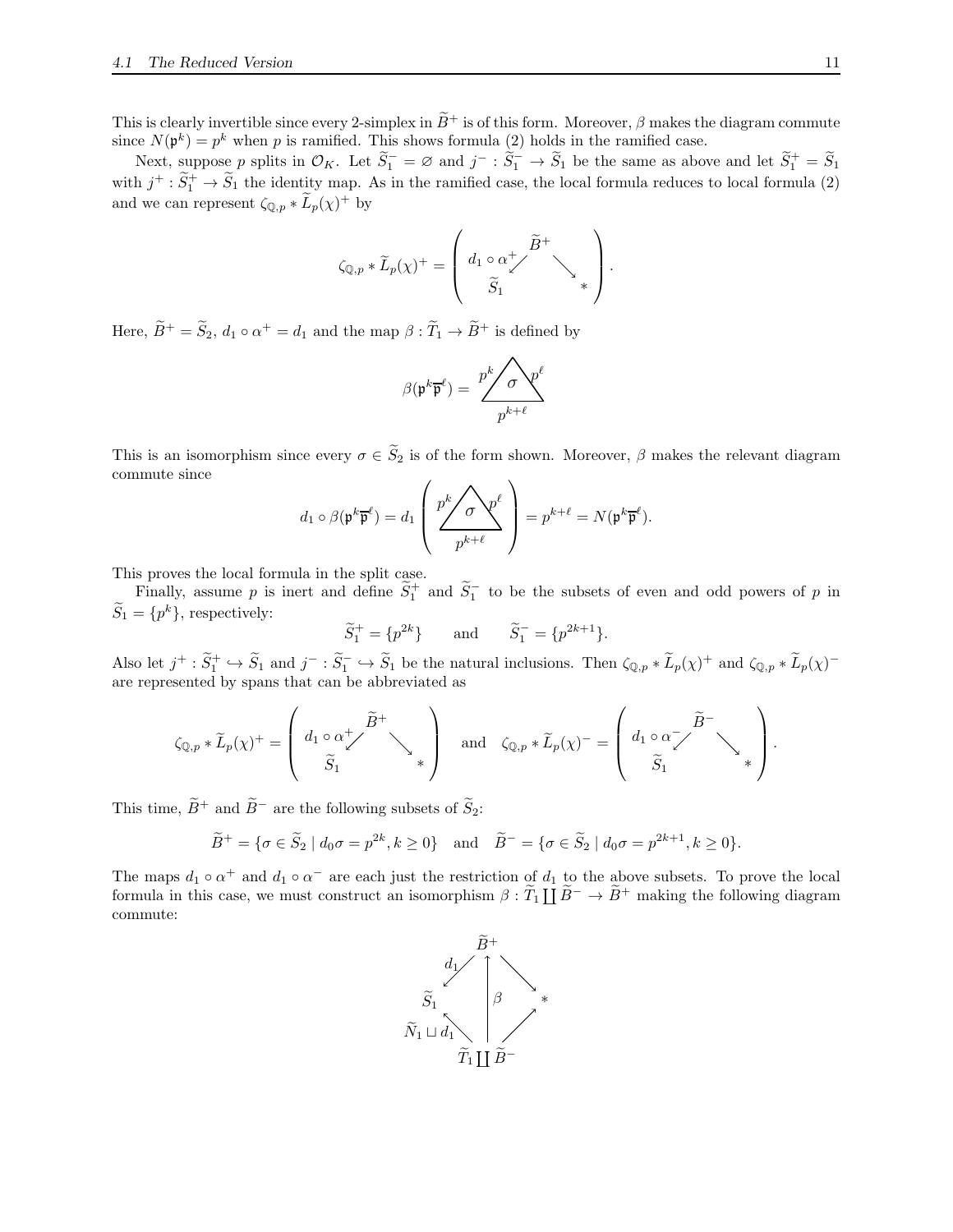For  $p^k \in T_1$ , set

$$
\beta(p^k) = \frac{p^0 \sqrt{\sigma} \sqrt{p^{2k}}}{p^{2k}}
$$

On the other hand, define  $\beta$  on  $\widetilde{B}^-$  by

$$
\beta \left( \frac{p^k \sqrt{\sigma} \sqrt{p^{2\ell+1}}}{p^{k+2\ell+1}} \right) = \frac{p^{k+1} \sqrt{\tau} \sqrt{p^{2\ell}}}{p^{k+2\ell+1}}
$$

This defines  $\beta$  on all of  $\widetilde{T}_1 \coprod \widetilde{B}^-$ . To see that it's a bijection, take  $\tau \in \widetilde{B}^+$ . If  $d_2\tau = p^0$ , then  $d_0\tau = p^{2k}$  for some  $k \geq 0$ ; set  $\beta^{-1}(\tau) = p^k \in \overline{T}_1$ . Otherwise,  $\tau$  is of the form shown below and we can define  $\beta^{-1}(\tau)$  to be

$$
\beta^{-1}\left(\frac{p^{k+1}\sqrt{\tau}\gamma^{2\ell}}{p^{k+2\ell+1}}\right) = \frac{p^k\sqrt{\sigma}\gamma^{2\ell+1}}{p^{k+2\ell+1}}
$$

This is visibly an inverse to  $\beta$ , so we have our isomorphism. Finally,  $\beta$  makes the relevant diagram commute because:

$$
d_1 \circ \beta(p^k) = d_1 \left( \frac{p^0}{p^{2k}} \right)^{2k} = p^{2k} = \widetilde{N}(p^k)
$$
  
and 
$$
d_1 \circ \beta \left( \frac{p^k}{p^{k+2\ell+1}} \right)^{2\ell+1} = d_1 \left( \frac{p^{k+1}}{p^{k+2\ell+1}} \right)^{2\ell} = p^{k+2\ell+1} = d_1 \left( \frac{p^k}{p^{k+2\ell+1}} \right)^{2\ell+1}.
$$

This completes the proof of the local formula in all cases.

<span id="page-11-2"></span>**Remark 4.3.** In the split case, the isomorphism  $\widetilde{N}_*\zeta_{K,p} \cong \zeta_{\mathbb{Q},p} * \widetilde{L}_p(\chi)^+$  is *not canonical*: it depends on the choice of p and  $\overline{p}$  lying over p. Geometrically, this may be viewed as a choice of section of Spec  $\mathcal{O}_K \to \text{Spec } \mathbb{Z}$ over the split locus.

<span id="page-11-1"></span>Remark 4.4. We would like to assemble the local formulas of Theorem [4.2](#page-8-2) into the global formula of Theorem [1.1.](#page-0-1) Unfortunately, assembling the formulas in the most straightforward way is not possible since

$$
\prod_p (\widetilde{N}_*\zeta_{K,p} + \zeta_{\mathbb{Q},p} * \widetilde{L}_p(\chi)^-) \not\cong \widetilde{N}_*\zeta_K + \zeta_{\mathbb{Q}} * \prod_p \widetilde{L}_p(\chi)^-.
$$

However, the techniques in the proof above adapt well to the global setting if we are careful about how each term is represented objectively.

Next, we prove the global formula in the reduced incidence algebra. Let  $\tilde{S}$  and  $\tilde{T}$  now denote the full monoids  $\mathbb{N}^{\times}$  and  $I_K^{\times}$ , respectively.

<span id="page-11-0"></span>**Theorem 4.5** (Theorem [1.1\)](#page-0-1). In the reduced incidence algebra  $\widetilde{I}(S) = \widetilde{I}(\mathbb{N}, \mathbb{N}) \cong I(\mathbb{N}^{\times})$ , there is an equiva*lence of linear functors*

$$
\widetilde{N}_*\zeta_K + \zeta_{\mathbb{Q}} * \widetilde{L}(\chi)^- \cong \zeta_{\mathbb{Q}} * \widetilde{L}(\chi)^+.
$$

 $\Box$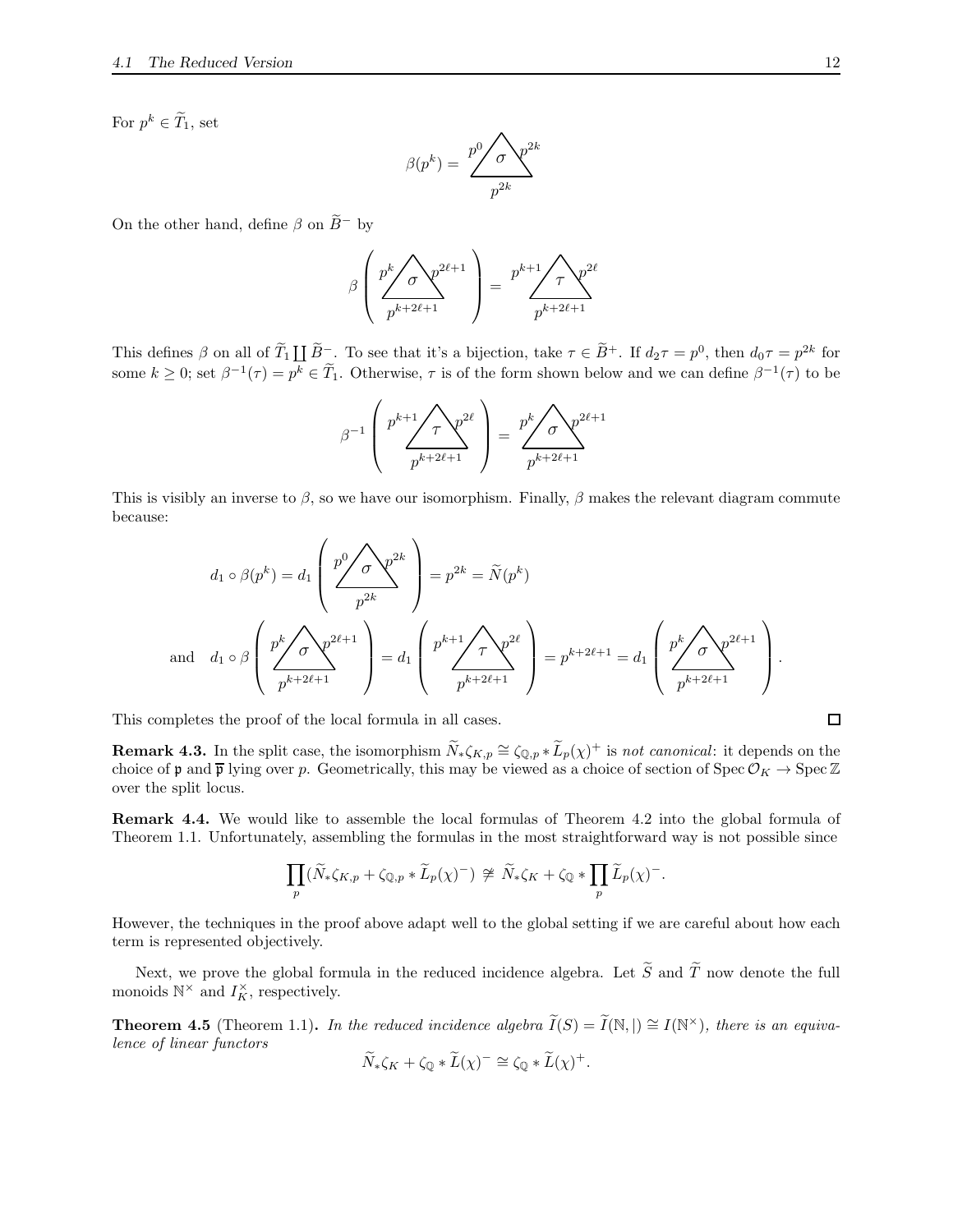*Proof.* As in the local proof, the terms in the global formula will be represented by spans



We will define  $j^+$ :  $\widetilde{S}_1^+$   $\rightarrow$   $\widetilde{S}_2$  and  $j^-$ :  $\widetilde{S}_1^ \rightarrow$   $\widetilde{S}_1$ . Then the bulk of the proof involves constructing an isomorphism  $\beta : \widetilde{T}_1 \coprod \widetilde{B}^- \to \widetilde{B}^+$  making the following diagram commute:



Define  $\widetilde{S}_1^+$  and  $\widetilde{S}_1^-$  by:

 $\widetilde{S}_1^+ = \{ n \in \mathbb{N} \mid v_p(n) = 0 \text{ for ramified } p, v_p(n) = 2k \text{ for inert } p \}$  $\widetilde{S}_1^- = \{n \in \mathbb{N} \mid v_p(n) = 0 \text{ for ramified and split } p, v_p(n) = 2k+1 \text{ for inert } p\}.$ 

Let  $j^+ : \tilde{S}_1^+ \hookrightarrow \tilde{S}_1$  and  $j^- : \tilde{S}_1^- \hookrightarrow \tilde{S}_1$  be the natural inclusions. Then the sets  $\tilde{B}^+$  and  $\tilde{B}^-$  appearing in the spans above are given by:

$$
\widetilde{B}^+ = \{ \sigma \in \widetilde{S}_2 \mid d_0 \sigma \in \widetilde{S}_1^+ \} \quad \text{and} \quad \widetilde{B}^- = \{ \sigma \in \widetilde{S}_2 \mid d_0 \sigma \in \widetilde{S}_1^- \}.
$$

We proceed to construct  $\beta : \widetilde{T}_1 \coprod \widetilde{B}^- \to \widetilde{B}^+$  and prove its required properties. First, for  $\mathfrak{a} = \prod \mathfrak{p}^{v_{\mathfrak{p}}(\mathfrak{a})}$  in  $\widetilde{T}_1$ , define  $\lambda$ 

$$
\beta(\mathfrak{a}) = \frac{d_2 \tau}{d_1 \tau} d_0 \tau
$$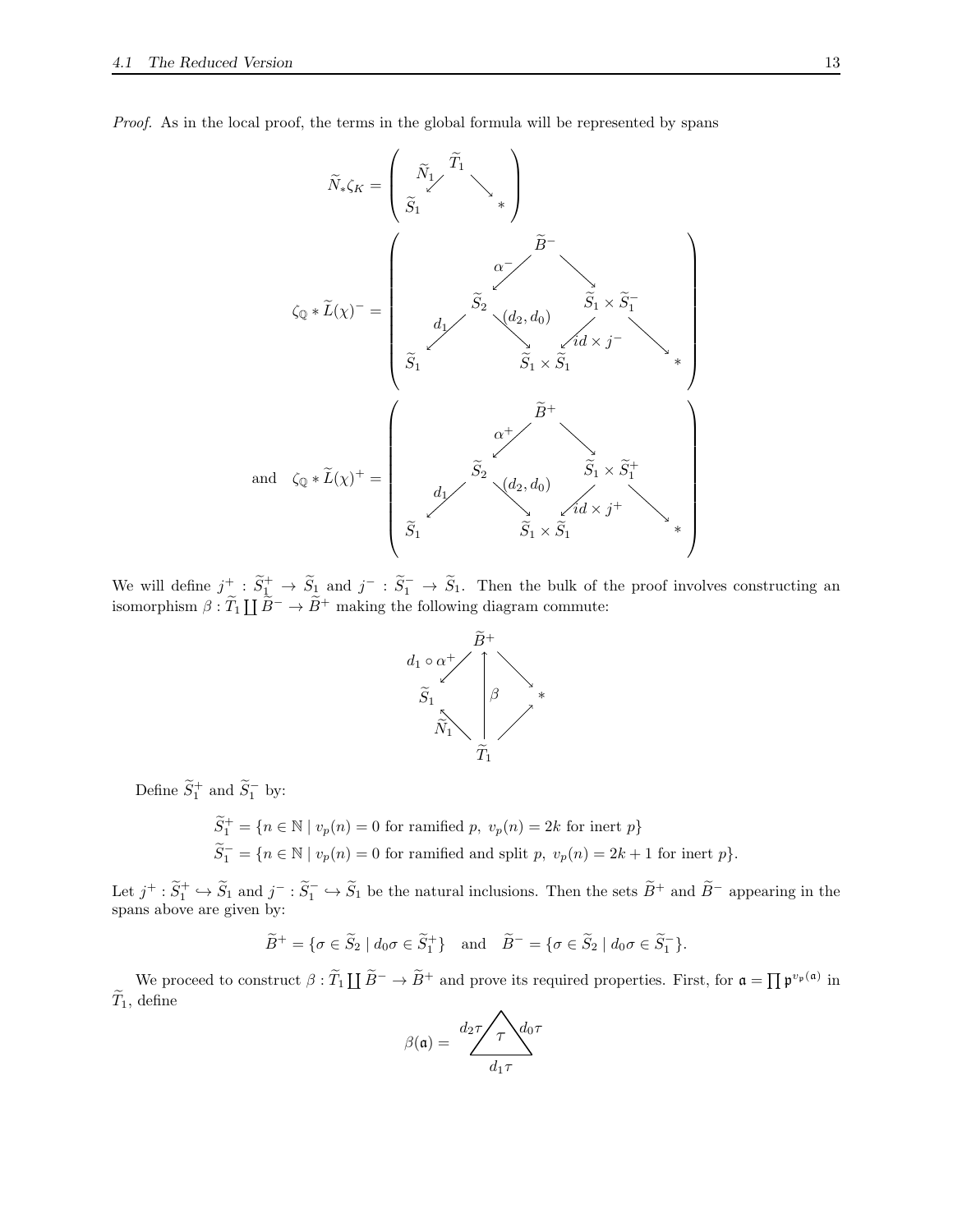whose faces are given by:

$$
d_2 \tau = \prod_{\substack{\mathfrak{p} \mid p \text{ ramified} \\ d_0 \tau = \prod_{\substack{\overline{\mathfrak{p}} \mid p \text{ split}}} N(\overline{\mathfrak{p}})^{v_{\mathfrak{p}}(\mathfrak{a})} \times \prod_{\substack{\mathfrak{p} \mid p \text{ split}}} N(\mathfrak{p})^{v_{\mathfrak{p}}(\mathfrak{a})} \\ \overline{\mathfrak{p}} \mid p \text{ split}} N(\overline{\mathfrak{p}})^{v_{\overline{\mathfrak{p}}}(\mathfrak{a})} \times \prod_{\substack{\mathfrak{p} \mid p \text{ inert} \\ \mathfrak{p} \mid p \text{ inert}}} N(\mathfrak{p})^{v_{\mathfrak{p}}(\mathfrak{a})}
$$
\nand 
$$
d_1 \tau = N(\mathfrak{a}) = \prod_{\mathfrak{p}} N(\mathfrak{p})^{v_{\mathfrak{p}}(\mathfrak{a})}.
$$

Meanwhile, for  $\sigma \in \widetilde{B}^-,$  define

$$
\beta \left( \frac{a}{n} \right)^{b} = \frac{d_2 \tau}{d_1 \tau} d_0 \tau
$$

with faces

$$
d_2\tau = \prod_{p \text{ ramified}} p^{v_p(a)} \times \prod_{p \text{ split}} p^{v_p(a)} \times \prod_{p \text{ inert}} p^{v_p(a)+1}
$$
  

$$
d_0\tau = \prod_{p \text{ inert}} p^{v_p(b)-1} \quad \text{and} \quad d_1\tau = n = ab.
$$

To show  $\beta$  is an isomorphism, we construct its inverse  $\beta^{-1} : \widetilde{B}^+ \to \widetilde{T}_1 \coprod \widetilde{B}^-$ . If  $\tau \in \widetilde{B}^+$  has  $v_p(d_2\tau) = 0$  for all inert p, send it to  $\beta^{-1}(\tau) \in \tilde{T}_1$  defined by

$$
\beta^{-1}(\tau) = \prod_{p \text{ ramified}} \mathfrak{p}^{v_p(d_1\tau)} \times \prod_{p \text{ split}} \mathfrak{p}^{v_p(d_2\tau)} \overline{\mathfrak{p}}^{v_p(d_0\tau)} \times \prod_{p \text{ inert}} \mathfrak{p}^{v_p(d_1\tau)/2}.
$$

Otherwise,  $v_p(d_2\tau) > 0$  for some inert p, so we send it to

$$
\beta^{-1}(\tau) = \frac{d_2 \sigma \sqrt{\sigma} d_0 \sigma}{d_1 \sigma} \quad \text{in } \widetilde{B}^-
$$

with faces

$$
d_2\sigma = \prod_{p \text{ ramified}} p^{v_p(d_2\tau)} \times \prod_{p \text{ split}} p^{v_p(d_2\tau)} \times \prod_{p \text{ inert}} p^{v_p(d_2\tau)-1}
$$

$$
d_0\sigma = \prod_{p \text{ ramified}} p^{v_p(d_0\tau)} \times \prod_{p \text{ split}} p^{v_p(d_0\tau)} \times \prod_{p \text{ inert}} p^{v_p(d_0\tau)+1}
$$
and 
$$
d_1\sigma = d_1\tau = \prod_p p^{v_p(d_1\tau)}.
$$

Then  $\beta$  is a bijection and satisfies  $d_1 \circ \beta = N \sqcup d_1$  by construction. This completes the proof.

<span id="page-13-0"></span>Remark 4.6. Taking the cardinality of the formula in Theorem [4.5](#page-11-0) recovers formula [\(1\)](#page-0-0), so Theorem [4.5](#page-11-0) can be considered a categorification of that formula for the Dedekind zeta function of a quadratic number field. Explicitly, cardinality is a map from the abstract incidence algebra  $I(N^{\times})$  to the numerical incidence algebra  $I_{\#}(\mathbb{N}^{\times})$ :

$$
|\cdot|: I(\mathbb{N}^{\times}) \longrightarrow I_{\#}(\mathbb{N}^{\times})
$$

$$
\varphi = \left(\begin{array}{c} f^{M} \\ S_{1} \end{array}\right) \longrightarrow (|\varphi|: n \mapsto |f^{-1}(n)|)
$$

.

Applying  $|\cdot|$  to the formula  $\widetilde{N}_*\zeta_K + \zeta_{\mathbb{Q}}*\widetilde{L}(\chi)^{-} \cong \zeta_{\mathbb{Q}}*\widetilde{L}(\chi)^{+}$  recovers formula [\(1\)](#page-0-0), using the fact that  $I_{\#}(\mathbb{N}^{\times})$ is isomorphic to the ring of Dirichlet series  $DS(\mathbb{Q})$  by Example [3.5.](#page-4-0)

 $\Box$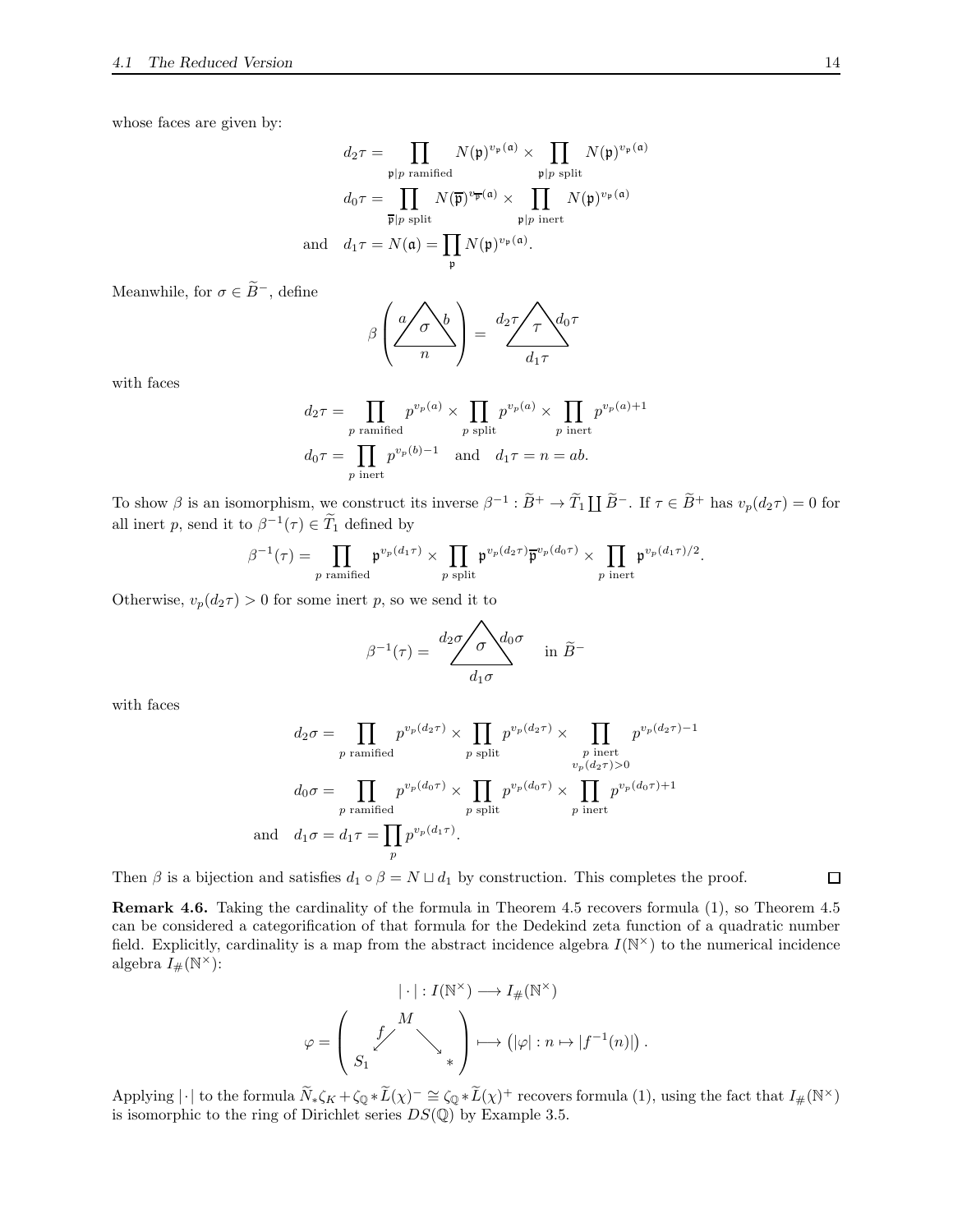### <span id="page-14-0"></span>4.2 The Full Version

As in the reduced case, we start by proving a local version of Theorem [1.2](#page-0-2) for each prime factor. For a prime p, let  $S = (\{p^k\},\)$  be the subposet of  $(\mathbb{N},\)$  consisting of prime powers of p; let T be the analogous subposet of  $(I_K^+$ ,  $|)$  consisting of ideals above powers of p; let  $N: T \to S$  be the restriction of the norm map to these subposets; and let  $\zeta_{\mathbb{Q},p}$  and  $\zeta_{K,p}$  be the zeta functions in  $I(S)$  and  $I(T)$ , respectively.

<span id="page-14-2"></span>**Theorem 4.7** (Local Version of Theorem [1.2\)](#page-0-2). For each prime p, in the incidence algebra  $I(\{p^k\},\vert)$ , there *is an equivalence of linear functors*

$$
N_{*}\zeta_{K,p} + \zeta_{\mathbb{Q},p} * L_{p}(\chi)^{-} \cong \zeta_{\mathbb{Q},p} * L_{p}(\chi)^{+}
$$

*Proof.* We first define the terms appearing in the local formula. The first term,  $N_*\zeta_{K,p}$ , is represented by the span

$$
N_*\zeta_{K,p}=\left(\begin{array}{c}N_1\\S_1\end{array}\right)_*
$$

(see Example [3.12\)](#page-7-1). The linear functors  $L_p(\chi)^+$  and  $L_p(\chi)^-$  will be defined below. As with Theorem [4.2,](#page-8-2) we now divide the proof of the local formula into three cases.

First, suppose p ramifies in  $\mathcal{O}_K$ . Let  $S_1^+$  be the set of 1-simplices in  $S_1$  of the form  $[p^k, p^k]$  and let  $j^+ : S_1^+ \to S_1$  be the natural inclusion. Also, let  $S_1^- = \varnothing$  with the unique map  $j^- : S_1^- \to S_1$ . Then  $\chi_p^+$  may be defined as the linear functor

$$
L_p(\chi)^+=\left(\begin{array}{c}S_1^+\\S_1^+\end{array}\right)_*
$$

while  $L_p(\chi)^-$  is the "empty functor". Then the convolutions we need are represented by spans:

ζ<sup>Q</sup>,p ∗ Lp(χ) <sup>−</sup> = <sup>S</sup><sup>1</sup> <sup>S</sup><sup>1</sup> <sup>×</sup> <sup>S</sup><sup>1</sup> <sup>∗</sup> S<sup>2</sup> S<sup>1</sup> × S − 1 B<sup>−</sup> α − d1 (d2, d0) id × j − and ζ<sup>Q</sup>,p ∗ Lp(χ) <sup>+</sup> = <sup>S</sup><sup>1</sup> <sup>S</sup><sup>1</sup> <sup>×</sup> <sup>S</sup><sup>1</sup> <sup>∗</sup> S<sup>2</sup> S<sup>1</sup> × S + 1 B<sup>+</sup> α + d1 (d2, d0) id × j + 

Since  $L_p(\chi)^+$  is the empty functor, the second diagram also represents the empty functor, so the local formula in the ramified case reduces to

<span id="page-14-1"></span>
$$
N_*\zeta_{K,p} \cong \zeta_{\mathbb{Q},p} * L_p(\chi)^+.
$$
\n(3)

For convenience, we abbreviate the third diagram as a single span:

$$
\zeta_{\mathbb{Q},p} * L_p(\chi)^+ = \left( \begin{array}{c} d_1 \circ \alpha^+ \nearrow \\ S_1 \end{array} \right) .
$$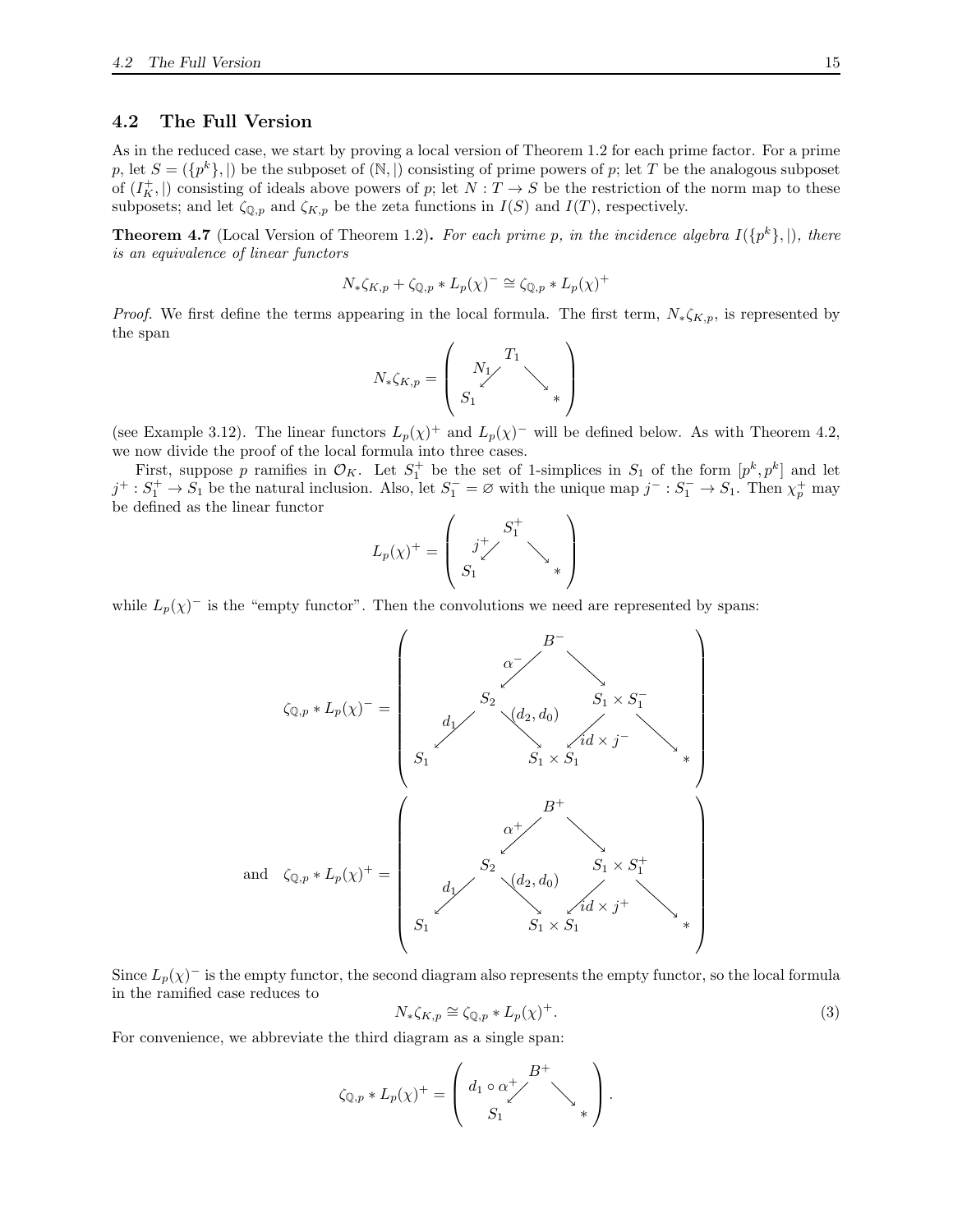To prove the local formula [\(3\)](#page-14-1), we will construct an isomorphism  $\beta : T_1 \to B^+$  that makes the following diagram commute:



Notice that  $B^+$  is the pullback of  $S_1 \times S_1^+$  along  $(d_2, d_0) : S_2 \to S_1 \times S_1$ , so explicitly,

$$
B^+ = \Big\{ \sigma \in S_2 \; \Big| \; d_0 \sigma = [p^k, p^k] \text{ for some } k \ge 0 \Big\}.
$$

In this case,  $d_1 \circ \alpha^+$  is just the restriction of  $d_1$  to this subset  $B^+$  of  $S_2$ . The map  $\beta: T_1 \to B^+$  is defined by

$$
\beta([\mathfrak{p}^k, \mathfrak{p}^\ell]) = \frac{[p^k, p^\ell] \diagup \sigma \diagdown [p^\ell, p^\ell]}{[p^k, p^\ell]}
$$

This is clearly invertible since every 2-simplex in  $B^+$  is of the form shown. Moreover, it's easy to check that  $\beta$  makes the diagram commute. Therefore the local formula [\(3\)](#page-14-1) holds in the ramified case.

Next, if p splits in  $\mathcal{O}_K$ , let  $S_1^- = \emptyset$  again, with  $j^- : S_1^- \to S$  the unique map. On the other hand, let  $S_1^+ \subseteq S_1 \times S_1$  be defined by

$$
S_1^+ = \{(x, y) \in S_1 \times S_1 \mid d_1(x, y) \neq (*, *), d_0 x \neq *\}
$$

where \* denotes the initial element  $p^0 \in S_0$ . Also, let  $j^+ : S_1^+ \to S_1$  be the restriction of the map  $j: S_1 \times S_1 \to S_1, ([p^k, p^{k'}], [p^\ell, p^{\ell'}]) \mapsto [p^{k+\ell}, p^{k'+\ell'}]$  to  $S_1^+$ . This can be visualized as follows:



As in the ramified case, let  $L_p(\chi)^+$  be the linear functor represented by the following span:

$$
L_p(\chi)^+=\left(\begin{array}{c}S^+_1\\j'_\swarrow\\S_1\end{array}\right)_*
$$

The local formula we must prove is the same as formula [\(3\)](#page-14-1). Keeping the same notation as in the ramified case, we will construct an isomorphism  $\beta: T_1 \to B^+$  that makes the same diagram commute: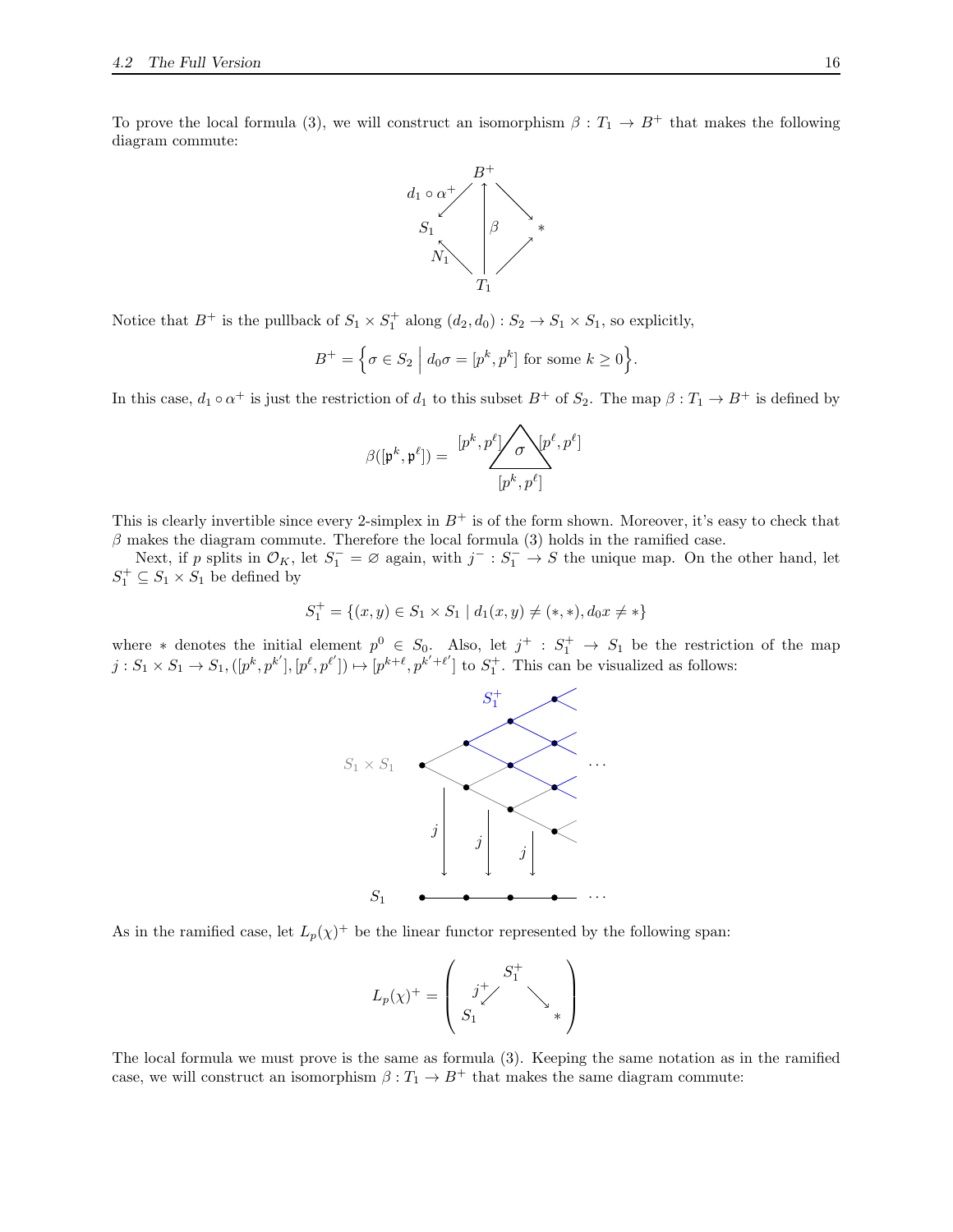

In this case,

$$
B^{+} = \{(\sigma, x, (y, z)) \in S_2 \times S_1 \times S_1^{+} \mid d_2\sigma = x, d_0\sigma = j^{+}(y, z)\}\
$$

and  $d_1 \circ \alpha^+(\sigma, x, (y, z)) = d_1 \sigma$ . The map  $\beta : T_1 \to B^+$  is defined by

$$
\beta\left([\mathfrak{p}^k\overline{\mathfrak{p}}^\ell,\mathfrak{p}^{k'}\overline{\mathfrak{p}}^{\ell'}]\right)=\left(\begin{array}{c} [p^{k+\ell},p^{k'+\ell}]\boldsymbol{\sqrt{\sigma}}\sqrt{p^{k'+\ell}},p^{k'+\ell'}] \ ,[p^{k+\ell},p^{k'+\ell'}],\left([p^{k'},p^{k'}],[p^\ell,p^{\ell'}]\right) \\ [p^{k+\ell},p^{k'+\ell'}]\end{array}\right).
$$

This map is invertible, with inverse  $\beta^{-1}$  given by

$$
\beta^{-1}\left( \begin{array}{c} [p^a,p^b] \diagup \sqrt{\sigma} \diagdown [p^b,p^c] \\ [p^a,p^c] \end{array} , [p^a,p^c], \left([p^{b'},p^{c'}], [p^{b-b'},p^{c-c'}] \right) \right) = [\mathfrak{p}^{b'-b+a}\overline{\mathfrak{p}}^{b-b'}, \mathfrak{p}^{c'}\overline{\mathfrak{p}}^{c-c'}].
$$

Moreover,  $\beta$  makes the required diagram commute since

$$
d_1 \circ \alpha^+ \left(\beta \left([\mathfrak{p}^k \overline{\mathfrak{p}}^\ell, \mathfrak{p}^{k'} \overline{\mathfrak{p}}^{\ell'}]\right)\right) = d_1 \left( \begin{array}{c} [p^{k+\ell}, p^{k'+\ell}] \sqrt{\sigma} \sqrt{p^{k'+\ell}}, p^{k'+\ell'}] \\ [p^{k+\ell}, p^{k'+\ell'}] \end{array} \right) = [p^{k+\ell}, p^{k'+\ell'}] = N \left( [\mathfrak{p}^k \overline{\mathfrak{p}}^\ell, \mathfrak{p}^{k'} \overline{\mathfrak{p}}^{\ell'}]\right).
$$

Therefore local formula  $(3)$  holds for  $p$  split.

Finally, if p is inert in  $\mathcal{O}_K$ , let  $S_1^+$  be the set of "even intervals" in  $S_1$ :

$$
S_1^+ = \{ [p^k, p^{\ell}] \in S_1 \mid \ell - k \in 2\mathbb{N}_0 \}.
$$

Let  $j^+ : S_1^+ \to S_1$  be the natural inclusion and define  $S_1^-$  to be the complement  $S_1^- = S_1 \setminus S_1^+$ , that is,

$$
S_1^- = \{ [p^k, p^{\ell}] \in S_1 \mid \ell - k \notin 2\mathbb{N}_0 \}.
$$

Also let  $j^- : S_1^- \to S_1$  be the natural inclusion. Each term in the local formula is represented by a span:

$$
N_{*}\zeta_{K,p} = \begin{pmatrix} X_{1} & X_{1} & \cdots & X_{1} \\ S_{1} & & \cdots & S_{1} \end{pmatrix} \quad \zeta_{\mathbb{Q},p} * L_{p}(\chi)^{-} = \begin{pmatrix} d_{1} \circ \alpha_{1} & B^{-} & \cdots & B^{-} \\ S_{1} & & \cdots & S_{1} \end{pmatrix} \quad \zeta_{\mathbb{Q},p} * L_{p}(\chi)^{+} = \begin{pmatrix} d_{1} \circ \alpha_{1}^{+} & B^{+} & \cdots & B_{1} \\ S_{1} & & \cdots & S_{1} \end{pmatrix}.
$$

The linear functor  $N_* \zeta_{K,p} + \zeta_{\mathbb{Q},p} * L_p(\chi)^{-1}$  is represented by the span

$$
N_{*}\zeta_{K,p} + \zeta_{\mathbb{Q},p} * L_{p}(\chi)^{-} = \left( N_{1} \sqcup d_{1} \circ \alpha \right)_{S_{1}}^{T_{1}} \bigcup B^{-}
$$

$$
S_{1} \bigg) .
$$

This time, to prove the local formula, we will construct an isomorphism  $\beta: T_1 \coprod B^- \to B^+$  that makes the following diagram commute: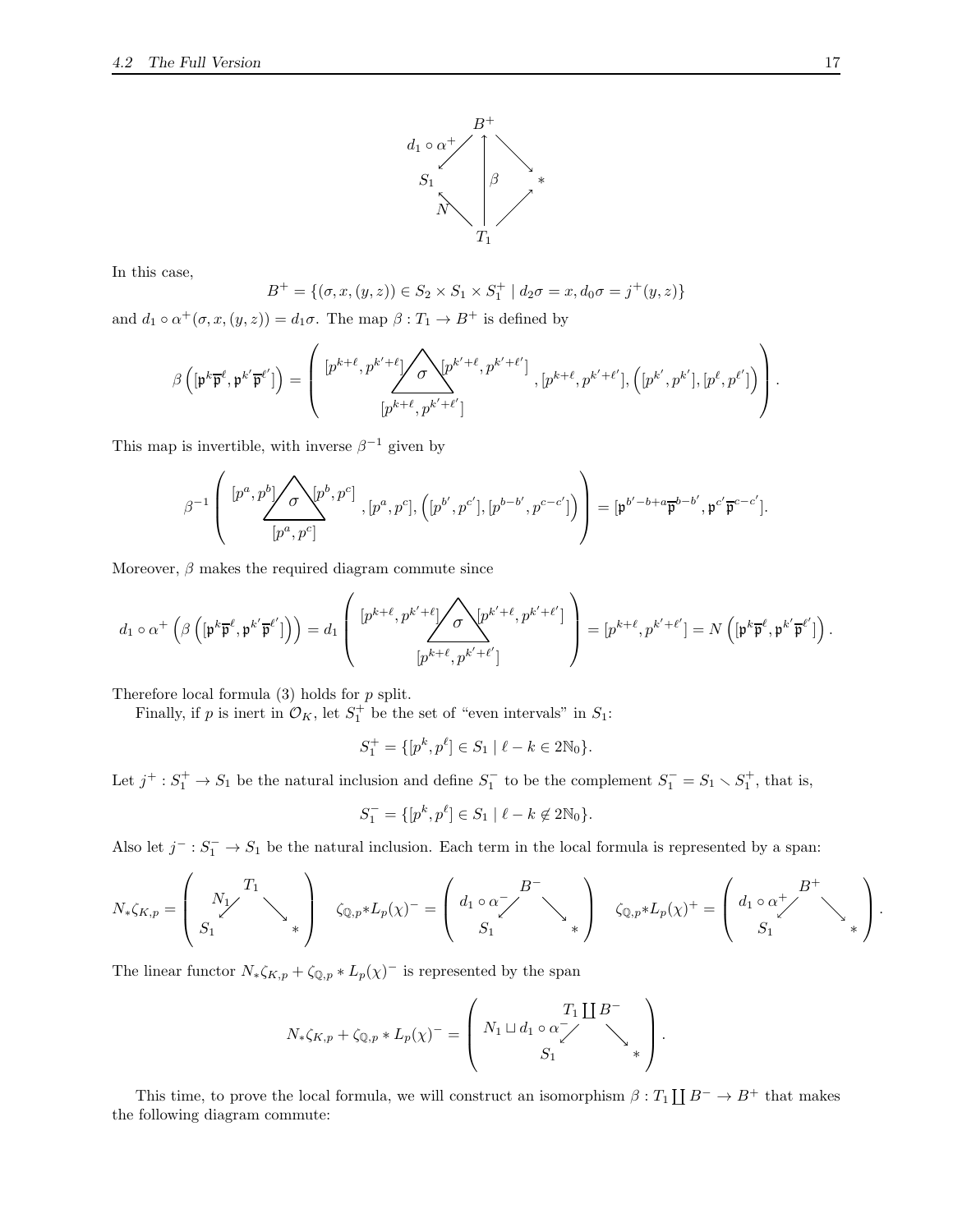

In this case,  $B^-$  and  $B^+$  have the following descriptions:

$$
B^{-} = \left\{ \sigma \in S_2 \middle| d_0 \sigma = [p^k, p^\ell], \ell - k \notin 2\mathbb{N}_0 \right\}
$$
  
and 
$$
B^{+} = \left\{ \sigma \in S_2 \middle| d_0 \sigma = [p^k, p^\ell], \ell - k \in 2\mathbb{N}_0 \right\}.
$$

As in the ramified case, the maps  $B^+ \to S_1$  and  $B^- \to S_1$  are both the restrictions of  $d_1$ . We construct  $\beta: T_1 \coprod B^- \to B^+$  as follows. For  $[p^k, p^{\ell}] \in T_1$ , let

$$
\beta([p^k, p^\ell]) = \frac{[p^{2k}, p^{2k}]}{\sqrt{\tau}} \sum_{p^{2k}, p^{2\ell}} p^{2k}
$$

]

On the other hand, for  $\sigma \in B^-$ , let

$$
\beta\left(\begin{array}{c} [p^k,p^\ell] \diagup{\frown} [p^\ell,p^m] \\ \hline \left[p^k,p^m\right] \end{array}\right) = \frac{[p^k,p^{\ell+1}] \diagup{\frown} [p^{\ell+1},p^m]}{[p^k,p^m]}
$$

The diagram commutes since for  $[p^k, p^\ell] \in T_1$  and  $\sigma \in B^-$ ,

$$
d_1(\beta([p^k, p^\ell])) = d_1(\tau) = [p^{2k}, p^{2\ell}] = N([p^k, p^\ell])
$$
  
and 
$$
d_1(\beta(\sigma)) = [p^k, p^m] = d_1(\sigma).
$$

Finally, we construct  $\beta^{-1}: B^+ \to T_1 \coprod B^-$  as follows. If  $\tau \in B^+$  has degenerate 2-face  $d_2\tau$ , we send  $\tau$  to  $d_1\tau \in T_1$ :

$$
\beta^{-1}\left(\frac{[p^k,p^k]\sqrt{\tau}\sqrt{p^k,p^\ell]}}{[p^k,p^\ell]}\right)=[p^k,p^\ell].
$$

On the other hand, every other  $\tau \in B^+$  has  $d_2\tau = [p^k, p^\ell]$  for some even  $\ell - k > 0$ . We send these  $\tau$  to the following 2-simplex in  $B^-$ :

$$
\beta^{-1}\left( \begin{array}{c} [p^k,p^\ell] \diagup \diagdown \gamma \diagdown \left[ p^{\ell},p^m \right] \\ \left[ p^k,p^m \right] \end{array} \right) = \underbrace{[p^k,p^{\ell-1}] \diagup \diagdown \gamma \diagdown \left[ p^{\ell-1},p^m \right]}_{\left[ p^k,p^m \right]}
$$

It's clear that  $\beta$  and  $\beta^{-1}$  are inverses. This completes the proof of the local formula in every case.

**Remark 4.8.** As in Remark [4.3,](#page-11-2) in the split case, the isomorphism  $N_* \zeta_{K,p} \cong \zeta_{\mathbb{Q},p} * L_p(\chi)^+$  is *not canonical* since it depends on the choice of  $\mathfrak p$  and  $\overline{\mathfrak p}$  lying over p.

We now prove Theorem [1.2,](#page-0-2) which is both an analogue of Theorem [1.1](#page-0-1) for the full incidence algebra of  $S = (\mathbb{N}, |)$  and a global version of Theorem [4.7.](#page-14-2)

 $\Box$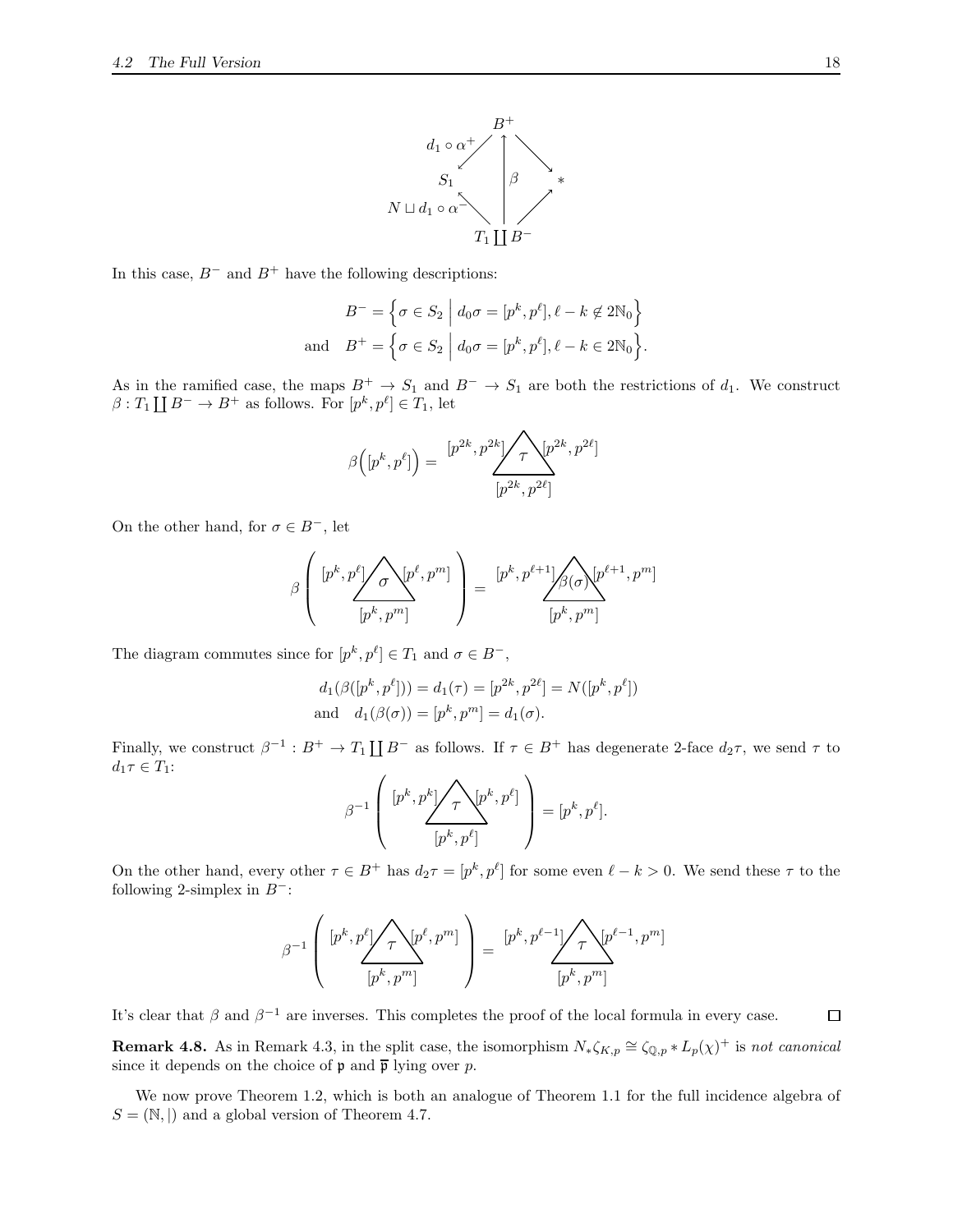<span id="page-18-0"></span>**Theorem 4.9** (Theorem [1.2\)](#page-0-2). In the incidence algebra  $I(S) = I(\mathbb{N}, \mathbb{N})$ , there is an equivalence of linear *functors*

$$
N_{*}\zeta_{K} + \zeta_{\mathbb{Q}} * L(\chi)^{-} \cong \zeta_{\mathbb{Q}} * L(\chi)^{+}.
$$

*Proof.* As before, the terms in the global formula will be represented by spans



We need to define  $j^+ : S_1^+ \to S_1$  and  $j^- : S_1^- \to S_1$  and construct an isomorphism  $\beta : T_1 \coprod B^- \to B^+$ making the following diagram commute:



Define  $S_1^+$  and  $S_1^-$  by:

$$
S_1^+ = \left\{ ([a, b], [a', b']) \in S_1 \times S_1 \left| \begin{array}{c} v_p(a) = v_p(b), v_p(a') = v_p(b') = 0 \text{ for ramified } p \\ v_p(a)v_p(a') \neq 0, v_p(b) \neq 0 \text{ for split } p \\ v_p(b) - v_p(a) = 2k, v_p(a') = v_p(b') = 0 \text{ for inert } p \end{array} \right\}
$$
  

$$
S_1^- = \{ [a, b] \in S_1 \mid v_p(a) = v_p(b) \text{ for ramified and split } p, v_p(b) - v_p(a) = 2k + 1 \text{ for inert } p \}.
$$

Let  $j^-: S_1^- \hookrightarrow S_1$  be the natural inclusion and let  $j^+: S_1^+ \to S_1$  be the restriction of the map  $S_1 \times S_1 \to$  $S_1, ([a, b], [a', b']) \mapsto [aa', bb']$ . Then the sets  $B^+$  and  $B^-$  are given by:

$$
B^+ = \{(\sigma, x, (y, z)) \in S_2 \times S_1 \times S_1^+ \mid d_2\sigma = x, d_0\sigma = j^+(y, z)\} \text{ and } B^- = \{\sigma \in S_2 \mid d_0\sigma \in S_1^-\}.
$$

Next, we construct the isomorphism  $\beta: T_1 \coprod B^- \to B^+$ . For  $[\mathfrak{a}, \mathfrak{c}] \in T_1$ , set

$$
\beta([\mathfrak{a}, \mathfrak{c}]) = \left( \frac{[a, b] \diagup \uparrow \diagdown \lbrace b, c \rbrace}{[a, c]}, [a, b], \left( [b', c'], [b'', c''] \right) \right)
$$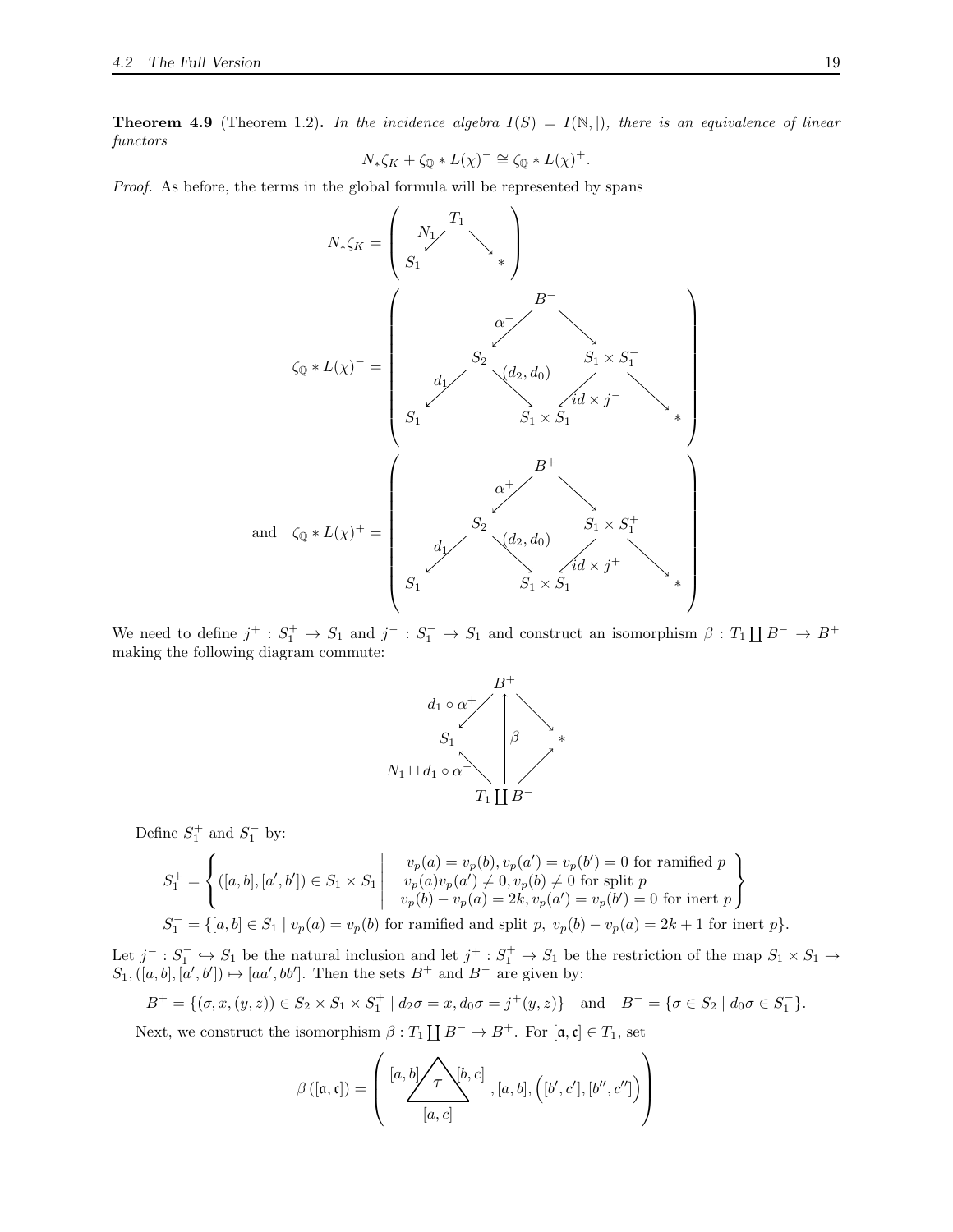where

$$
a = \prod_{p \text{ ramified}} p^{v_{\mathfrak{p}}(\mathfrak{a})} \times \prod_{p \text{ split}} p^{v_{\mathfrak{p}}(\mathfrak{a}) + v_{\overline{\mathfrak{p}}}(\mathfrak{a})} \times \prod_{p \text{ inert}} p^{2v_{\mathfrak{p}}(\mathfrak{a})} = N(\mathfrak{a})
$$
  
\n
$$
b = \prod_{p \text{ ramified}} p^{v_{\mathfrak{p}}(\mathfrak{c})} \times \prod_{p \text{ split}} p^{v_{\mathfrak{p}}(\mathfrak{c}) + v_{\overline{\mathfrak{p}}}(\mathfrak{a})} \times \prod_{p \text{ inert}} p^{2v_{\mathfrak{p}}(\mathfrak{a})}
$$
  
\n
$$
c = \prod_{p \text{ ramified}} p^{v_{\mathfrak{p}}(\mathfrak{c})} \times \prod_{p \text{ split}} p^{v_{\mathfrak{p}}(\mathfrak{c}) + v_{\overline{\mathfrak{p}}}(\mathfrak{c})} \times \prod_{p \text{ inert}} p^{2v_{\mathfrak{p}}(\mathfrak{c})} = N(\mathfrak{c})
$$
  
\n
$$
b' = \prod_{p \text{ ramified}} p^{v_{\mathfrak{p}}(\mathfrak{c})} \times \prod_{p \text{ split}} p^{v_{\mathfrak{p}}(\mathfrak{c})} \times \prod_{p \text{ inert}} p^{2v_{\mathfrak{p}}(\mathfrak{a})}
$$
  
\n
$$
c' = \prod_{p \text{ ramified}} p^{v_{\mathfrak{p}}(\mathfrak{c})} \times \prod_{p \text{ split}} p^{v_{\mathfrak{p}}(\mathfrak{c})} \times \prod_{p \text{ inert}} p^{2v_{\mathfrak{p}}(\mathfrak{c})}
$$
  
\n
$$
b'' = \prod_{p \text{ split}} p^{v_{\overline{p}}(\mathfrak{a})} \quad \text{and} \quad c'' = \prod_{p \text{ split}} p^{v_{\overline{p}}(\mathfrak{c})}.
$$

On the other hand, for  $\sigma \in B^-$ , set

β [d, e] [e, f] [d, f] σ = [d, e′ ] [e ′ , f] [d, f] <sup>τ</sup> , [d, e′ ],([e ′ , f], [1, 1]) 

where

$$
e' = \prod_{p \text{ ramified}} p^{v_p(e)} \times \prod_{p \text{ split}} p^{v_p(e)} \times \prod_{p \text{ inert}} p^{v_p(e)+1}.
$$

This defines  $\beta$  on all of  $T_1 \coprod B^-$  and it is clear that  $d_1 \circ \alpha^+ \circ \beta = N_1 \sqcup d_1 \circ \alpha^-$ . An inverse can be constructed as follows. For  $\sqrt{ }$ 

 [a, b] [b, c] [a, c] τ , [a, b],([b ′ , c′ ], [b ′′, c′′]) ∈ B +

with  $v_p(a) = v_p(b)$  for all inert p, set

$$
\beta^{-1}\left(\frac{[a,b]\sqrt{\tau^{b,c}}]}{[a,c]}, [a,b], ([b',c'], [b'',c''])\right) = [\mathfrak{a}, \mathfrak{c}] \in T_1
$$

where

$$
\mathfrak{a} = \prod_{p|a \text{ ramified}} \mathfrak{p}^{v_p(a)} \times \prod_{p|a \text{ split}} \mathfrak{p}^{v_p(b') - v_p(b) + v_p(a)} \overline{\mathfrak{p}}^{v_p(b) - v_p(b')} \times \prod_{p|a \text{ inert}} \mathfrak{p}^{v_p(a)}
$$
  
and 
$$
\mathfrak{c} = \prod_{p|c \text{ ramified}} \mathfrak{p}^{v_p(c)} \times \prod_{p|c \text{ split}} \mathfrak{p}^{v_p(c')} \overline{\mathfrak{p}}^{v_p(c) - v_p(c')} \times \prod_{p|c \text{ inert}} \mathfrak{p}^{v_p(c)}
$$

Otherwise,  $v_p(b) > v_p(a)$  for some inert prime  $p$  and we put

β −1 [a, b] [b, c] [a, c] <sup>τ</sup> , [a, b],([<sup>b</sup> ′ , c′ ], [b ′′, c′′]) = [a, d] [d, c] [a, c] <sup>σ</sup> <sup>∈</sup> <sup>B</sup> −

where

 $d = \prod$  $p|b$  ramified  $p^{v_p(b)} \times \prod$  $p|b$  split  $p^{v_p(b)} \times \prod$  $p|b$  inert  $p^{v_p(b)-1}.$ 

This finishes the proof.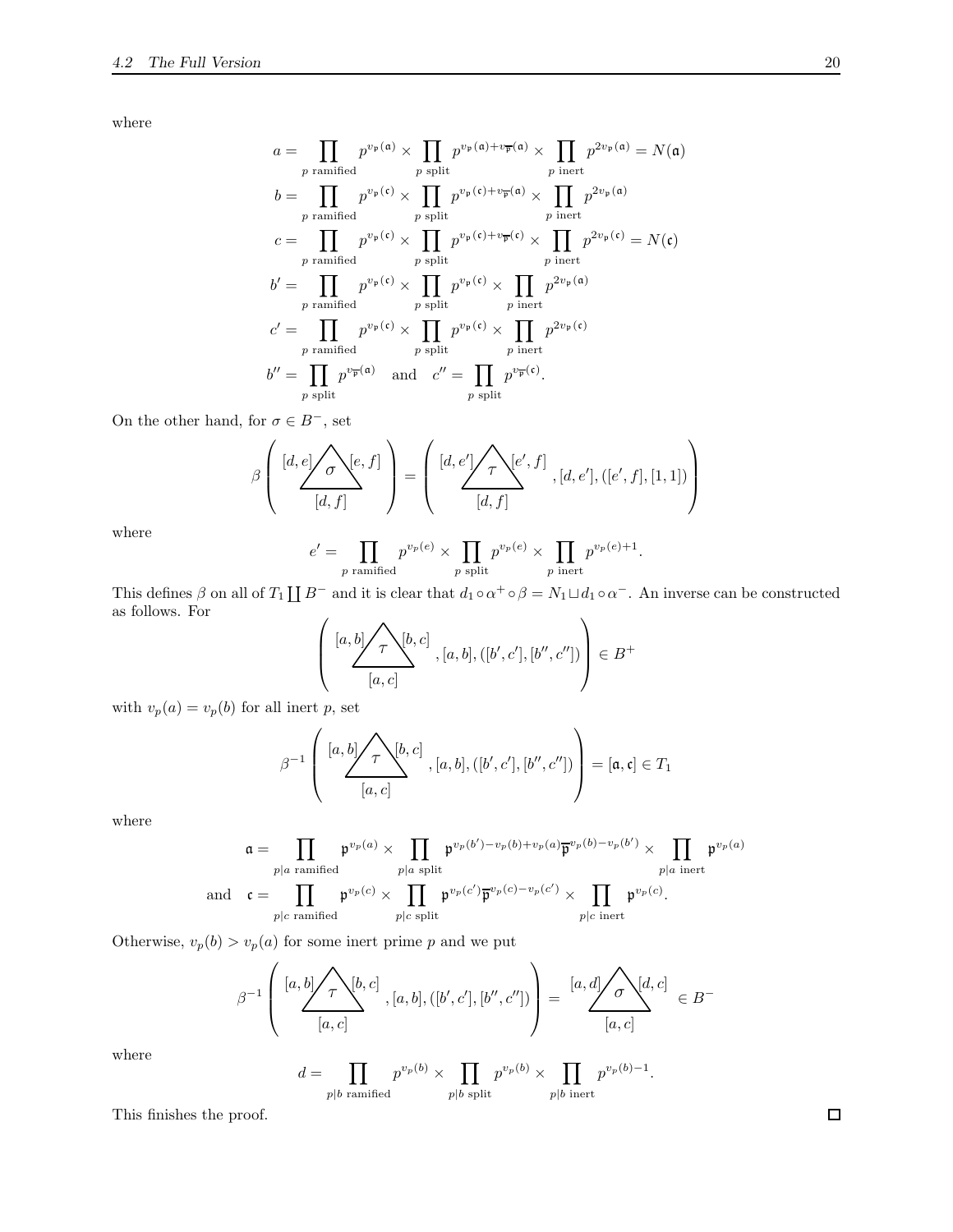<span id="page-20-1"></span>Remark 4.10. While Remark [4.6](#page-13-0) showed that taking the cardinality of Theorem [4.5](#page-11-0) recovers the familiar formula [\(1\)](#page-0-0) for the Dedekind zeta function, there is no previously known numerical version of Theorem [4.9](#page-18-0) as far as we could find. Nevertheless, applying the cardinality map  $|\cdot|: I(\mathbb{N},|) \to I_{\#}(\mathbb{N},|)$  produces the following numerical formula:

$$
N_*\zeta_K = \zeta_{\mathbb{Q}} * (L(\chi)^+ - L(\chi)^-).
$$

More specifically, for any interval  $[a, b] \subset (\mathbb{N}, |),$ 

$$
\left| \left\{ [\mathfrak{a},\mathfrak{b}] \subset (I_K^+,\vert): N(\mathfrak{a})=a, N(\mathfrak{b})=b \right\} \right| = \sum_{a|d|b} \chi([d,b])
$$

where  $\chi \in I_{\#}(\mathbb{N}, |)$  is the function

$$
\chi([m,n]) = |(j^+)^{-1}([m,n])| - |(j^-)^{-1}([m,n])|.
$$

### <span id="page-20-0"></span>4.3 Relation Between the Theorems

In this section, we use the notion of decalage (Section [3.2\)](#page-4-2) to pass from  $I(\mathbb{N}, |)$  to  $\widetilde{I}(\mathbb{N}, |) \cong I(\mathbb{N}^{\times})$  and compare Theorems [4.5](#page-11-0) and [4.9.](#page-18-0) Recall that the identification  $\tilde{I}(\mathbb{N}, |) \cong I(\mathbb{N}^{\times})$  is achieved through an algebra homomorphism  $I(\mathbb{N}^{\times}) \hookrightarrow I(\mathbb{N},)$  which is in turn induced by a map of decomposition sets  $(\mathbb{N},) \to \mathbb{N}^{\times}$  (see Example [3.9](#page-5-0) or [\[GKT5,](#page-25-11) Sec. 1.5.3]). It is also possible, by a similar technique, to pass from the full incidence algebra  $I(\mathbb{N}, |)$  to the reduced subalgebra  $I(\mathbb{N}, |)$ .

**Lemma 4.11.** On the level of abstract incidence algebras, there is linear functor  $I(\mathbb{N},) \to I(\mathbb{N}^{\times})$  which is *the identity on*  $\widetilde{I}(\mathbb{N}, |) \cong I(\mathbb{N}^{\times}).$ 

*Proof.* Following the notation in the proofs of Theorems [4.5](#page-11-0) and [4.9,](#page-18-0) set  $S = (\mathbb{N}, |)$  and  $\widetilde{S} = \mathbb{N}^{\times}$ . We start by constructing a linear functor in the other direction:  $\varphi: C(\widetilde{S}) \to C(S)$ . Consider the span



where  $\gamma : n \mapsto [1, n]$ . This induces the linear functor

$$
\varphi : C(\widetilde{S}) \longrightarrow C(S)
$$
  

$$
(X \to \widetilde{S}_1) \longmapsto (X \to \widetilde{S}_1 \xrightarrow{\gamma} S_1).
$$

Dualizing produces the desired linear functor  $\varphi^* : I(S) \to I(\tilde{S})$ . Moreover, it's easy to check that the composition  $I(\widetilde{S}) \hookrightarrow I(S) \xrightarrow{\varphi^*} I(\widetilde{S})$  is the identity (see below).  $\Box$ 

Explicitly, for  $f \in I(S)$  represented by a span

$$
f=\left(\begin{array}{ccc}&F&\\&\diagup&&\\ S&&\diagdown&\end{array}\right)
$$

 $\varphi^*f$  is the functor represented by

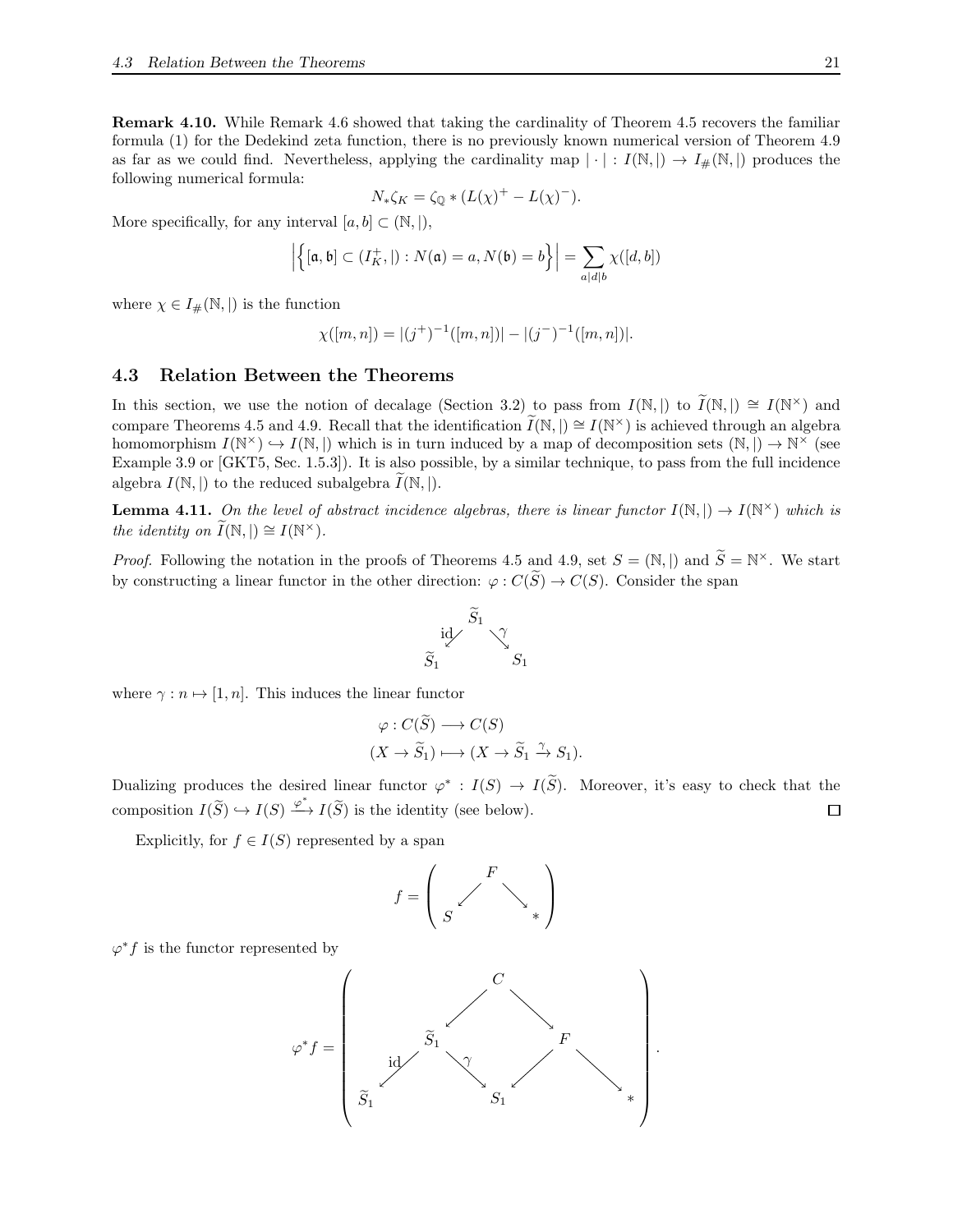At the level of numerical incidence algebras, this is the linear map taking  $f \in I_{\#}(\mathbb{N}, \mathbb{N})$  to  $\varphi^* f(n) = f([1, n]).$ One can think of this operation as "only remember the values of f on the initial intervals  $[1, n]$ ".

<span id="page-21-0"></span>**Theorem 4.12.** The formula in Theorem [4.5](#page-11-0) is the image in  $I(N^{\times})$  of the formula in Theorem [4.9](#page-18-0) under *the linear functor*  $\varphi^* : I(\mathbb{N}, \mathbb{N}) \to I(\mathbb{N}^\times)$ *.* 

*Proof.* First,  $\varphi^*$  is linear so the sum on the left side of the formula is preserved. We need only check that  $\varphi^*$  takes each term in the formula in  $I(\mathbb{N},\mathbb{N})$  to its counterpart in  $I(\mathbb{N}^{\times})$ . For  $N_*\zeta_K$ , we have

ϕ <sup>∗</sup>N∗ζ<sup>K</sup> = <sup>S</sup>e<sup>1</sup> <sup>S</sup><sup>1</sup> <sup>∗</sup> <sup>S</sup>e<sup>1</sup> <sup>S</sup><sup>1</sup> C id γ id = Se1 ∗ Se1 id <sup>=</sup> <sup>N</sup>e∗ζK.

For  $\zeta_{\mathbb{Q}} * L(\chi)^{-}$ , we have



so to verify that  $\varphi^*(\zeta_{\mathbb{Q}} * L(\chi)^-) \cong \zeta_{\mathbb{Q}} * \widetilde{L}(\chi)^- \in I(\widetilde{S}),$  it's enough to check that  $C^-$  is isomorphic to  $\widetilde{B}^$ from the proof of Theorem [4.5.](#page-11-0) The maps

$$
C^{-} \longrightarrow \widetilde{S}_{2}, \quad \begin{array}{c} [1, b] \nearrow \sigma \backslash [b, c] \\ [1, c] \end{array} \longmapsto \frac{b \nearrow \tau \backslash \frac{c}{b}}{c}
$$
  
and 
$$
C^{-} \longrightarrow \widetilde{S}_{1} \times \widetilde{S}_{1}^{-}, \quad \begin{array}{c} [1, b] \nearrow \sigma \backslash [b, c] \\ [1, c] \end{array} \longmapsto \left(b, \frac{c}{b}\right)
$$

induce a map  $C^- \to \overline{B}^-$ . Conversely,

$$
\widetilde{B}^{-} \longrightarrow \widetilde{S}_{1}, \quad \frac{a}{c} \downarrow b \longrightarrow c
$$
\n
$$
\widetilde{B}^{-} \longrightarrow B^{-}, \quad \frac{a}{c} \downarrow b \longrightarrow [1, a] \nearrow [a, ab]
$$
\n
$$
\widetilde{B}^{-} \longrightarrow B^{-}, \quad \frac{a}{c} \downarrow b \longrightarrow [1, c]
$$

induce its inverse  $\widetilde{B}^- \to C^-$ . This shows  $\varphi^*(\zeta_{\mathbb{Q}} * L(\chi)^-) \cong \zeta_{\mathbb{Q}} * \widetilde{L}(\chi)^-$  as required. A similar proof shows  $\varphi^*(\zeta_{\mathbb{Q}}*L(\chi)^+) \cong \zeta_{\mathbb{Q}}*\widetilde{L}(\chi)^+.$ 

**Remark 4.13.** Although  $\varphi^*$  preserves the products  $\zeta_{\mathbb{Q}} * L(\chi)^-$  and  $\zeta_{\mathbb{Q}} * L(\chi)^+$ , it *does not* preserve products in general. However, for  $f \in I(S)$  and  $g \in \widetilde{I}(S), \varphi^*(f * g) \cong \varphi^* f * \varphi^* g$ .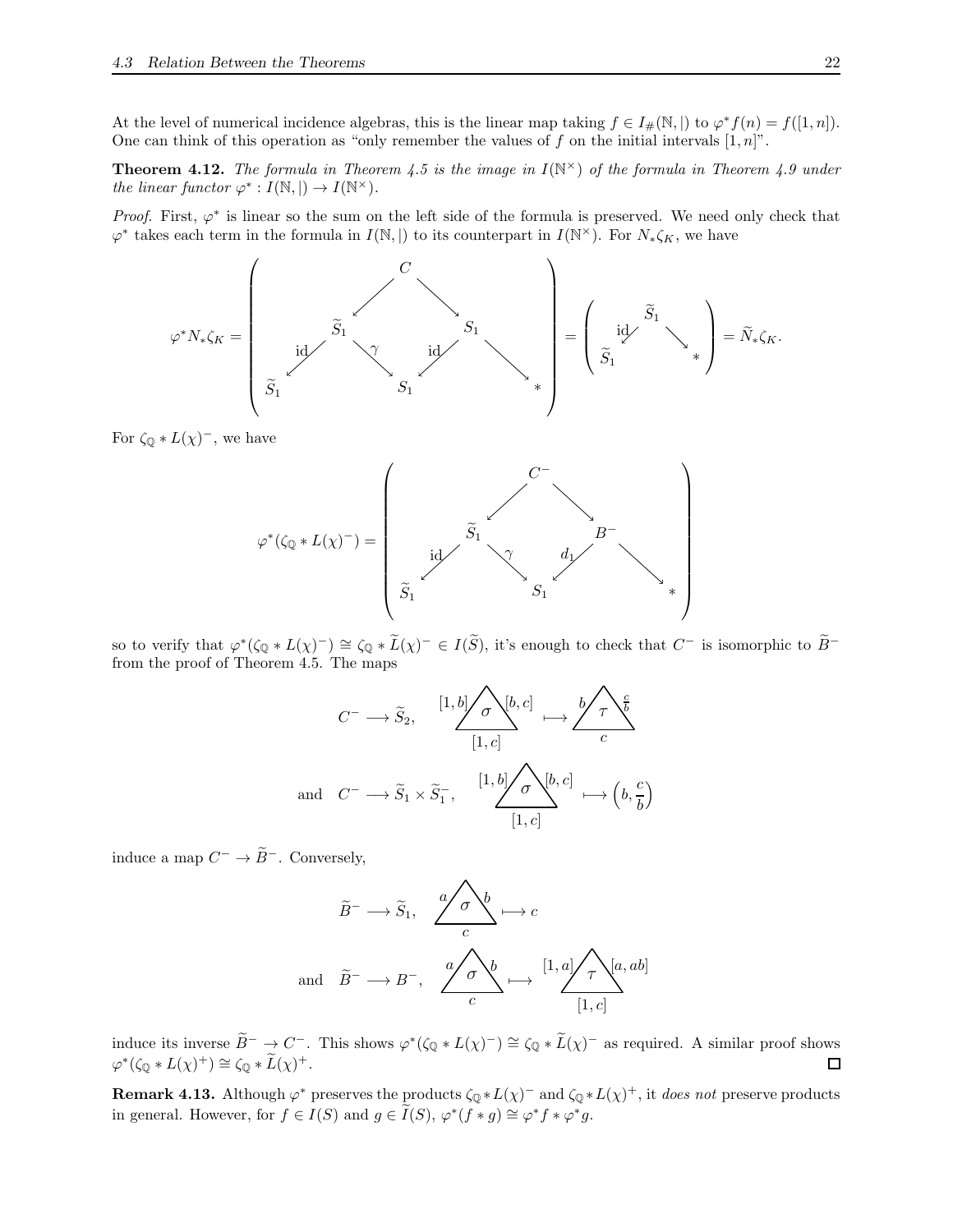### <span id="page-22-0"></span>4.4 General Quadratic Extension

The proofs of Theorems [4.5](#page-11-0) and [4.9](#page-18-0) generalize easily to arbitrary quadratic extensions of number fields, although interpreting these formulas in terms of Dirichlet series requires an extra step.

Let  $F/\mathbb{Q}$  be any number field and let  $K/F$  be a quadratic extension. By class field theory, there is a quadratic Hecke character  $\chi: I_F \to \mathbb{C}^\times$  attached to this extension. One can check that it satisfies

$$
\chi(p) = \begin{cases} 0, & \text{if } p \text{ ramifies in } K \\ 1, & \text{if } p \text{ splits in } K \\ -1, & \text{if } p \text{ is inert in } K \end{cases}
$$

for prime ideals p in  $\mathcal{O}_F$ . Set  $\widetilde{S} = I_F^{\times}, \widetilde{T} = I_K^{\times}, S = (I_F^+,\parallel)$  and  $T = (I_{K_2}^+ \parallel)$ . Also let  $\widetilde{N} : \widetilde{T} \to \widetilde{S}$  and  $N: T \to S$  be the simplicial maps induced by the ideal norm  $N_{K/F}$  and let  $\tilde{N}_{*}$  and  $N_{*}$  the pushforwards on the respective incidence algebras.

<span id="page-22-2"></span>Theorem 4.14. *Let* K/F *be a quadratic extension of number fields.*

*(1) In the reduced incidence algebra*  $\widetilde{I}(S) \cong I(\widetilde{S})$ *, there is an equivalence of linear functors* 

$$
\widetilde{N}_*\zeta_K + \zeta_F \ast \widetilde{L}(\chi)^- \cong \zeta_F \ast \widetilde{L}(\chi)^+.
$$

*(2) In the full incidence algebra* I(S)*, there is an equivalence of linear functors*

$$
N_{*}\zeta_{K} + \zeta_{F} * L(\chi)^{-} \cong \zeta_{F} * L(\chi)^{+}.
$$

*Proof.* Identical to the proofs of Theorems [4.5](#page-11-0) and [4.9.](#page-18-0)

**Corollary 4.15.** In the numerical incidence algebra  $I_{\#}(I_F^{\times})$ , there is a formula

$$
\widetilde{N} * \zeta_K \cong \zeta_F * \widetilde{L}(\chi)
$$

where  $L(\chi) = L(\chi)^+ - L(\chi)^-$ . Furthermore, applying the pushforward along  $N_{K/\mathbb{Q}}$  yields the following *formula of Dirichlet series:*

$$
\zeta_K(s) = \zeta_F(s)L(\chi, s)
$$

*where*  $L(\chi, s)$  *is the L-function of the Hecke character*  $\chi$ *.* 

*Proof.* The first statement follows by applying cardinality  $|\cdot|: I(I_F^{\times}) \to I_{\#}(I_F^{\times})$  to the formula in Theo-rem [4.14\(](#page-22-2)1). The second statement can be obtained by pushing forward along  $N_{K/\mathbb{Q}}$  and identifying  $L(\chi, s)$ with the pushforward of  $L(\chi)$ .  $\Box$ 

**Remark 4.16.** There is a similar result in the full numerical incidence algebra  $I_{\#}(I_F^+),$  though it doesn't have an interpretation in terms of Dirichlet series (see Remark [4.10\)](#page-20-1).

# <span id="page-22-1"></span>5 Relative Zeta Functions

In this section, we introduce a notion of relative zeta function in an abstract incidence algebra. This term is intended to generalize the following situation. For a quadratic extension  $K/\mathbb{Q}$ , equation [\(1\)](#page-0-0) can be rewritten as

$$
L(\chi, s) = \frac{\zeta_K(s)}{\zeta_{\mathbb{Q}}(s)}.
$$

We should think of the L-function  $L(\chi, s)$  as a "zeta function relative to the extension  $K/\mathbb{Q}$ ". This notion is formalized in the next definition.

**Definition 5.1.** Let S be a decomposition set. A relative zeta function for S is an element  $f \in I(S)$ *such that*  $\zeta_s * f \cong \varphi_* \zeta_T$  *for some decomposition set* T *and some simplicial map*  $\varphi : T \to S$ *.* 

 $\Box$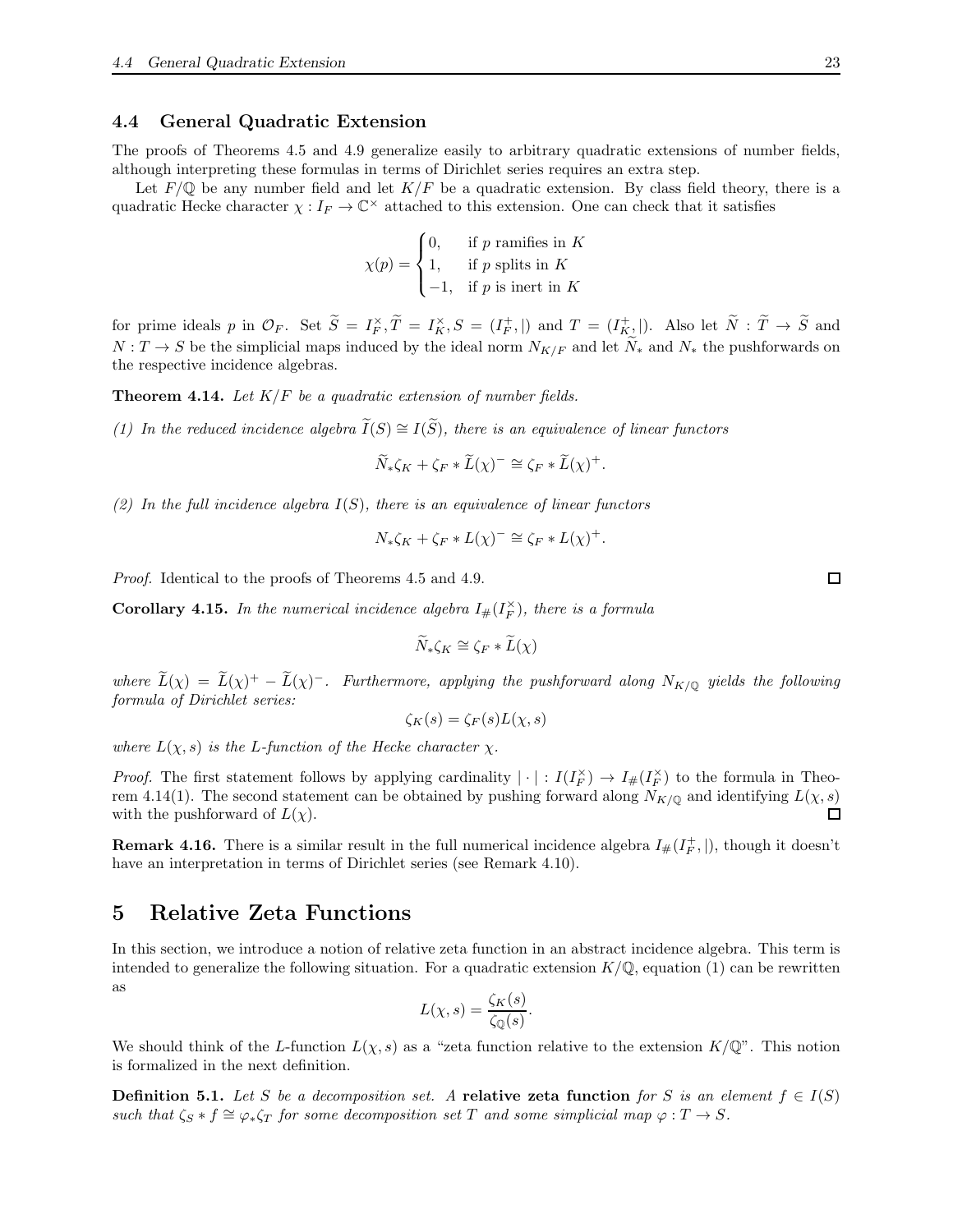Replacing  $I(S)$  with the numerical incidence algebra  $I_{\#}(S)$ , we can also talk about numerical relative zeta functions. In general, a relative zeta function "cuts out a simplicial map"  $T \to S$ , much as  $L(\chi, s)$  above cuts out the quadratic extension  $K/\mathbb{Q}$ .

**Example 5.2.** The unit  $\delta \in I(S)$  is a relative zeta function, since  $\zeta_s * \delta = \zeta_s = id_* \zeta_s$ . That is,  $\delta$  cuts out the identity map  $S \to S$ .

<span id="page-23-0"></span>**Example 5.3.** Suppose  $S_0 = \{x\}$ . In the numerical incidence algebra  $I_{\#}(S)$ , the Möbius function  $\mu_S$  is the inverse of  $\zeta_s$ , so  $\mu_s$  is a relative zeta function:  $\zeta_s * \mu_s = \delta = \iota_* \zeta_{\bullet}$  where  $\bullet$  is the trivial simplicial space (a unique simplex in every dimension) and  $\iota : \bullet \hookrightarrow S$  is the simplicial map taking  $*\in \bullet_0$  to the unique  $x \in S_0$ and  $* \in \bullet_k$  to  $s_0^k(x) \in S_k$  for each  $k \geq 1$ . In other words,  $\mu_S$  cuts out the degenerate simplices  $\{s_0^k(x)\}\$ as a simplicial subset of S. In the abstract incidence algebra  $I(S)$ ,  $\zeta_S$  need not be invertible. Instead, the authors in  $[GKT2]$  prove a sign-free version of Möbius inversion  $[GKT2, Thm. 3.8]$ :

$$
\delta+\zeta_S\ast\mu_1\cong\zeta_S\ast\mu_0
$$

which becomes

$$
\delta = \zeta_S * (\mu_0 - \mu_1) = \zeta_S * \mu_S
$$

in the numerical incidence algebra. Therefore we can interpret  $\mu_0$  and  $\mu_1$  (denoted  $\Phi_{\text{even}}$  and  $\Phi_{\text{odd}}$  in *loc. cit.*) as an additive decomposition of a numerical relative zeta function. We don't have a good name for this phenomenon, but the main results in Section [4](#page-8-0) show that it is more prevalent than just the Möbius inversion principle.

**Example 5.4.** Let  $\tilde{S} = \mathbb{N}^{\times}$  and fix a prime integer p. Write  $\tilde{S} = \tilde{S}_p \times \prod_{\ell \neq p} \tilde{S}_\ell$  where  $\tilde{S}_\ell = {\ell^k}^{\times}$  as a submonoid of  $\widetilde{S}$ . Then the element  $f_p$  in the numerical incidence algebra  $I_{\#}(\widetilde{S})$  defined by

$$
f_p = \delta_p \otimes \bigotimes_{\ell \neq p} \mu_{\widetilde{S}_{\ell}} \in I_{\#}(\widetilde{S}_p) \otimes \bigotimes_{\ell \neq p} I_{\#}(\widetilde{S}_{\ell}) \cong I_{\#}(\widetilde{S})
$$

is a relative zeta function:  $\zeta_{\widetilde{S}} * f_p = (j_p)_*\zeta_{\widetilde{S}_p}$ , where  $j_p : S_p \hookrightarrow S$  is the inclusion as a submonoid. That is,  $f_p$  cuts out the submonoid  $\tilde{S}_p$ . Passing to Dirichlet series, this becomes a more familiar statement:

$$
\zeta_{\mathbb{Q}}(s) \prod_{\ell \neq p} (1 - \ell^{-s}) = \frac{1}{1 - p^{-s}}.
$$

That is, inverse prime factors are relative zeta functions for the complementary prime factors. This can be done for any number of prime factors.

**Example 5.5.** Let  $K/\mathbb{Q}$  be a quadratic number field,  $\widetilde{S} = \mathbb{N}^\times$  and  $\widetilde{T} = I_K^\times$ . By Theorem [4.5,](#page-11-0)

$$
\widetilde{N}_{*}\zeta_{\widetilde{T}} + \zeta_{\widetilde{S}} * \widetilde{L}(\chi)^{-} \cong \zeta_{\widetilde{S}} * \widetilde{L}(\chi)^{+}
$$

so  $L(\chi)^+$  and  $L(\chi)^-$  constitute a "decomposed" relative zeta function, similar to  $\mu_0$  and  $\mu_1$  in Example [5.3.](#page-23-0) As discussed in Remark [4.6,](#page-13-0) passing to the numerical incidence algebra realizes the quadratic character  $\chi$  as a relative zeta function:

$$
\widetilde{N}_{*}\zeta_{\widetilde{T}} = \zeta_{\widetilde{S}} * (\widetilde{L}(\chi)^{+} - \widetilde{L}(\chi)^{-}) = \zeta_{\widetilde{S}} * \widetilde{L}(\chi)
$$

so  $\widetilde{L}(\chi)$  cuts out the quadratic extension  $\widetilde{N} : \widetilde{T} \to \widetilde{S}$ .

**Example 5.6.** Likewise, for  $S = (\mathbb{N}, |)$  and  $T = (I_K^+,\vert)$ , Theorem [4.9](#page-18-0) shows that  $L(\chi)^+$  and  $L(\chi)^-$  determine a numerical relative zeta function:

$$
N_{*}\zeta_{T} = \zeta_{S} * (L(\chi)^{+} - L(\chi)^{-}) = \zeta_{S} * L(\chi)
$$

and  $L(\chi) = L(\chi)^+ - L(\chi)^-$  again cuts out the quadratic extension  $N: T \to S$ .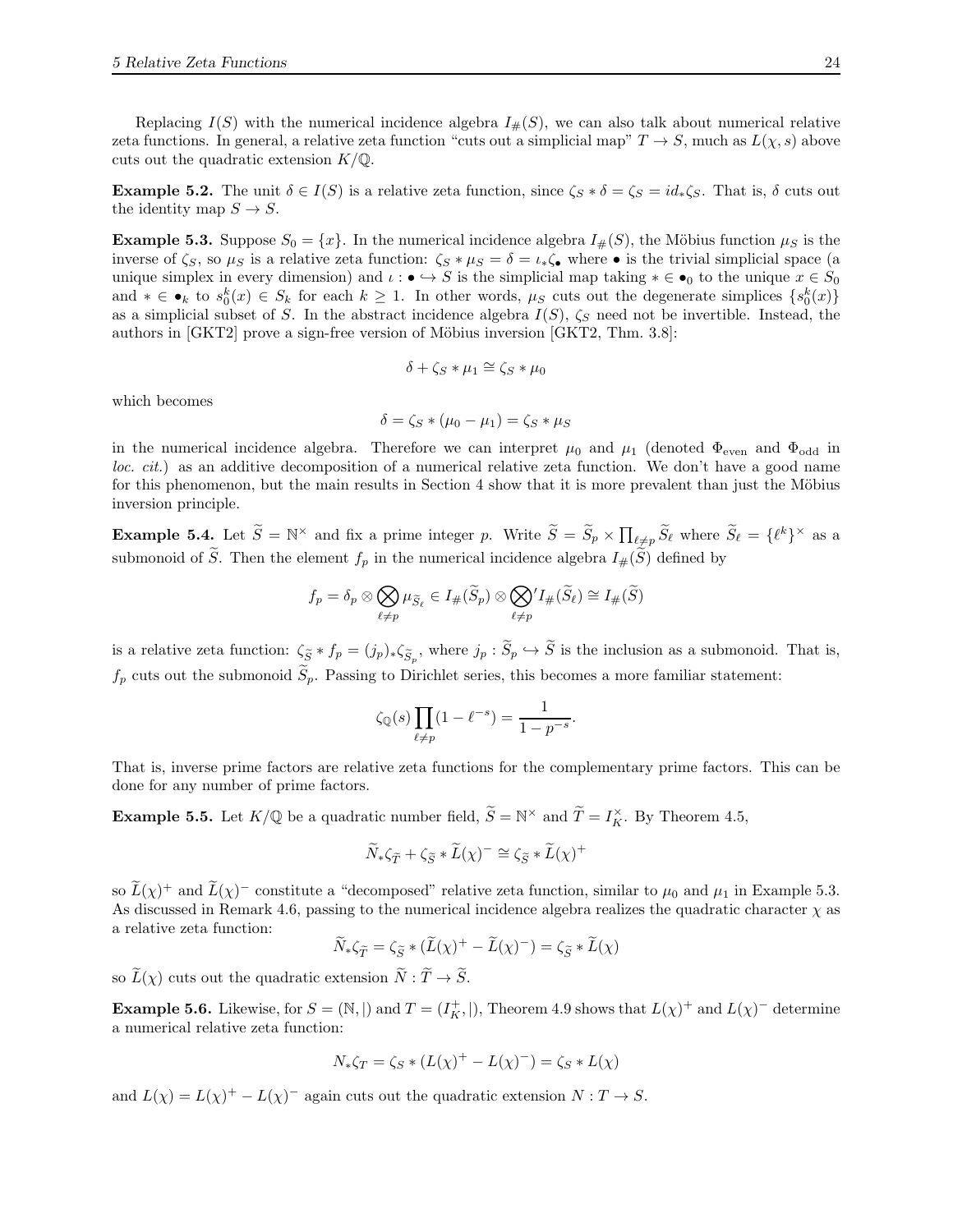**Example 5.7.** On certain local factors,  $L_p(\chi)^+$  (resp.  $L_p(\chi)^+$ ) is itself a relative zeta function for  $S_p$ (resp. for  $S_p$ ). Indeed, the proof of Theorem [4.5](#page-11-0) (resp. Theorem [4.9\)](#page-18-0) shows that when p is a ramified or split prime,  $\widetilde{N}_*\zeta_{\widetilde{T}_p} \cong \zeta_{\widetilde{S}_p} * \widetilde{L}_p(\chi)^+$  (resp.  $N_*\zeta_{T_p} \cong \zeta_{S_p} * L_p(\chi)^+$ ), so we can think of  $\widetilde{L}_p(\chi)^+$  as cutting out the quadratic extension  $\tilde{N} : \tilde{T}_p \to \tilde{S}_p$  (resp.  $L_p(\chi)^+$  cutting out  $N : T_p \to S_p$ ) in those cases.

The above paragraph can be recast in geometric terms as follows. Let  $X = \text{Spec } \mathbb{F}_q$  be a scheme theoretic point and let  $Y \to X$  be the finite morphism corresponding to one of the étale algebras  $\mathbb{F}_q$ ,  $\mathbb{F}_q \times \mathbb{F}_q$  or  $\mathbb{F}_{q^2}$ over  $\mathbb{F}_q$ . This determines a pushforward map on effective 0-cycles  $\pi: Z_0^{\text{eff}}(Y) \to Z_0^{\text{eff}}(X)$  (see [\[Kob,](#page-25-1) Ex. 3.12] for more details) which further induces a map of reduced incidence algebras taking  $\zeta_Y \in I(Z_0^{\text{eff}}(Y))$  to one of the following functors in  $\tilde{I}(Z_0^{\text{eff}}(X))$ :

$$
\pi_*\zeta_Y = \begin{cases} \zeta_X, & \text{if } Y = \operatorname{Spec} \mathbb{F}_q \\ \zeta_X * \zeta_X, & \text{if } Y = \operatorname{Spec} (\mathbb{F}_q \times \mathbb{F}_q) \end{cases}
$$

In both of these cases,  $\pi$  is cut out by a relative zeta function:  $\delta$  when  $Y = \text{Spec } \mathbb{F}_q$  and a copy of  $\zeta_X$  when  $Y = \text{Spec}(\mathbb{F}_q \times \mathbb{F}_q)$ . However, when  $Y = \text{Spec } \mathbb{F}_{q^2}$ ,  $\pi_*$  only has a relative zeta in the numerical incidence algebra, namely  $\tilde{L}_p(\chi)^+ - \tilde{L}_p(\chi)^-$  - explicitly, this is the inert case in the proof of Theorem [4.2.](#page-8-2)

# 6 Future Directions

There are two main lines of inquiry which we intend to investigate further in future work.

**Other Quadratic Extensions.** Consider a hyperelliptic curve  $C/F_q$ , i.e. an algebraic curve which admits a finite map  $C \to \mathbb{P}^1$  of degree 2. Such a map determines a poset map on effective 0-cycles  $\pi$ :  $Z_0^{\text{eff}}(C) \to Z_0^{\text{eff}}(\mathbb{P}^1)$ . Viewing  $C \to \mathbb{P}^1$  as a geometric analogue of a quadratic number field  $K/\mathbb{Q}$ , we should expect a formula for the zeta function of C in terms of the zeta function of  $\mathbb{P}^1$ .

Question 6.1. *Is there a formula*

$$
\pi_*\zeta_C\cong \zeta_{\mathbb{P}^1}*L(C)
$$

in any of the following algebras: the reduced incidence algebra  $I(Z_0^{\text{eff}}(\mathbb{P}^1))$ , the full incidence algebra  $I(Z_0^{\text{eff}}(\mathbb{P}^1))$ , *the reduced numerical incidence algebra*  $\widetilde{I}_{\#}(Z_0^{\text{eff}}(\mathbb{P}^1))$  *or the full numerical incidence algebra*  $I_{\#}(Z_0^{\text{eff}}(\mathbb{P}^1))$ ?

Here,  $L(C)$  plays the role of a quadratic character in this geometric setting and should be equal to or closely related to the L-function of the curve C, depending on the ramification behavior of  $\pi$  at the points over  $\infty$ . In the language of Section [5,](#page-22-1) this would mean  $L(C)$  is a relative zeta function for the map  $\pi$ . More generally, for any degree 2 ramified cover of algebraic curves  $\pi: C \to D$  over  $\mathbb{F}_q$ , there should be a relative zeta function  $L(C/D)$  such that  $\pi_*\zeta_C \cong \zeta_D * L(C/D)$ . We are currently adapting our techniques in the present article to tackle this question and plan to share our findings in a sequel paper.

Beyond zeta functions, quadratic extensions of other objects carry important topological information. Consider the case of a degree 2 branched cover of Riemann surfaces  $\pi : Y \to X$ . The Riemann–Hurwitz formula relates the Euler characteristics of  $X$  and  $Y$ :

$$
\chi(Y) = 2\chi(X) - \sum_{y \text{ ram.}} (e_y - 1)
$$

where the sum is over all ramification points  $y \in Y$  and the number  $e_y$  is the ramification index of  $\pi$  at y. This can be encoded using generating functions as the formula

<span id="page-24-0"></span>
$$
(1-t)^{-\chi(Y)} = (1-t)^{-2\chi(X)} \prod_{y \text{ ram.}} (1-t)^{e_y-1}.
$$
 (4)

Question 6.2. *Does the formula [\(4\)](#page-24-0) lift to an objective formula in some incidence algebra attached to* X*?*

A likely candidate is  $I(SX)$  where SX is the simplicial complex of X, since it is a simplicial object with a well-known relation to the Euler characteristic. We plan to revisit this example in future work.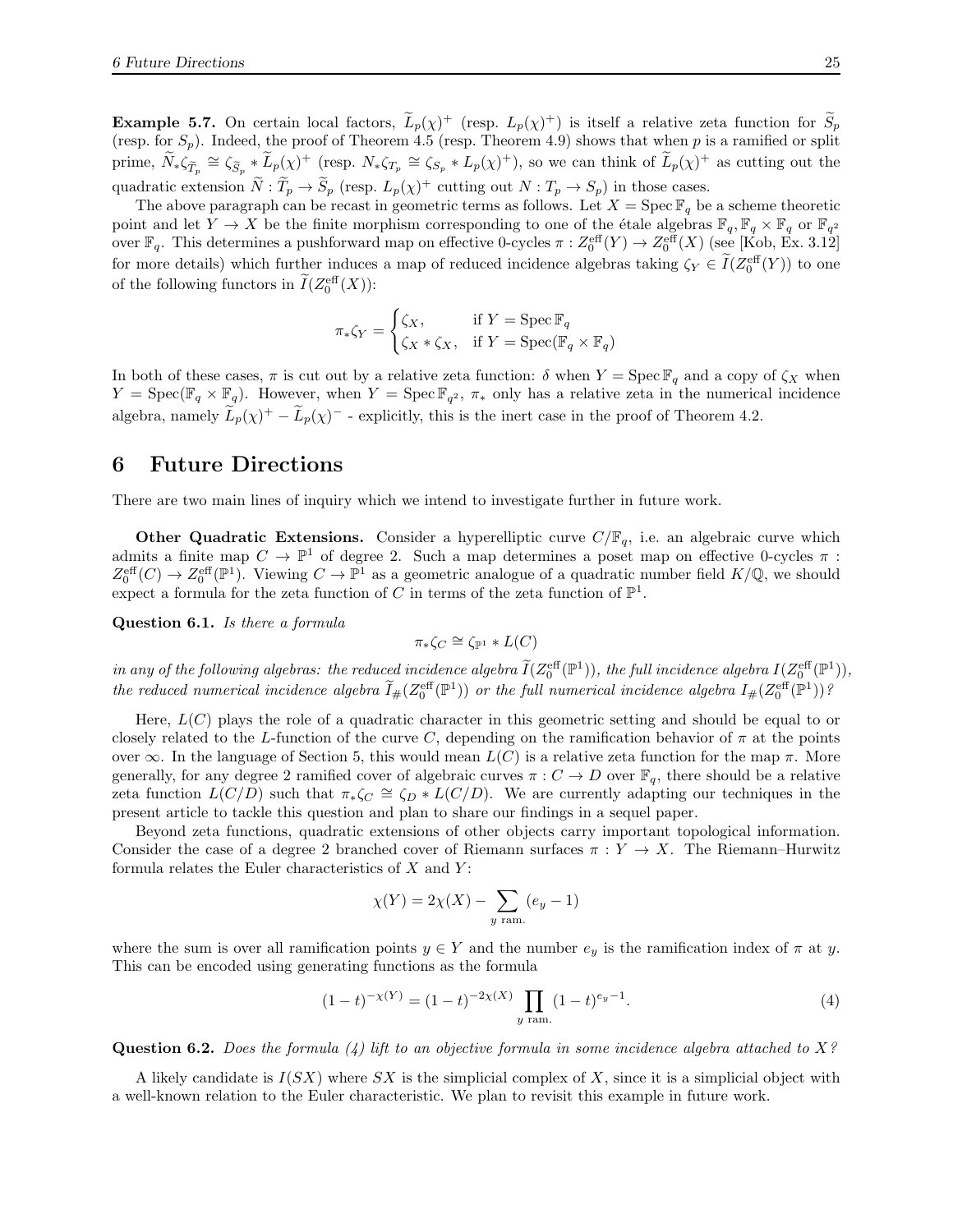Higher Degree Extensions. Formula [\(1\)](#page-0-0) is a special case of the factorization of the zeta function of an abelian number field into Dirichlet L-functions (or more generally, the zeta function of a Galois extension of number fields into Artin L-functions). For example, when  $K/\mathbb{Q}$  is a cyclic extension of degree n,  $\zeta_K(s)$ factors as

<span id="page-25-13"></span>
$$
\zeta_K(s) = \zeta_{\mathbb{Q}}(s) \prod_{j=1}^{n-1} L(\chi_j, s) \tag{5}
$$

where  $\chi_j$  are the nontrivial irreducible characters of the Galois group  $G = \text{Gal}(K/\mathbb{Q}) \cong \mathbb{Z}/n\mathbb{Z}$ . As arithmetic functions, these characters take values in the set  $\mu_n \subseteq \mathbb{C}$  of roots of unity (or 0), so they cannot be categorified (in the sense of objective linear algebra) using sets alone. Instead, we propose to categorify such higher order characters using G-representations and promote formula [\(5\)](#page-25-13) to an objective formula in the incidence algebra of  $\mathbb{N}^{\times}$  in the category of simplicial G-representations.

Question 6.3. *Does formula [\(5\)](#page-25-13) lift to an objective formula in the incidence algebra* I(N <sup>×</sup>)*, constructed in the category of simplicial* G*-representations?*

Work on this question will be carried out in a future article.

# References

- <span id="page-25-4"></span>[But] Butcher, J. "An algebraic theory of integration methods". Math. Comp., 26 (1972), 79 - 106.
- <span id="page-25-5"></span>[CK] Connes, A. and Kreimer, D. "Hopf algebras, renormalization and noncommutative geometry". Commun. Math. Phys., 199 (1998), 203 - 242.
- <span id="page-25-2"></span>[CLL] Content, M., Lemay, F. and Leroux, P. "Catégories de Möbius et fonctorialités: un cadre général pour l'inversion de Möbius". J. Combinatorial Theory Ser. A, 28 (1980), 164 - 190.
- <span id="page-25-3"></span>[D¨ur] D¨ur, A. *M¨obius functions incidence algebras and power series representations*. Lecture Notes in Mathematics, vol. 1202. Springer-Verlag, Berlin (1986).
- <span id="page-25-7"></span>[DK] Dyckerhoff, T. and Kapranov, M. "Higher Segal spaces I". Preprint (2012), [arXiv:1212.3563v1.](https://arxiv.org/abs/1212.3563v1)
- <span id="page-25-0"></span>[GKT1] Gálvez-Carrillo, I., Kock, J. and Tonks, A. "Decomposition spaces, incidence algebras and Möbius inversion I: basic theory". Advances in Mathematics, 331 (2018), 952 - 1015.
- <span id="page-25-8"></span>[GKT2] Gálvez-Carrillo, I., Kock, J. and Tonks, A. "Decomposition spaces, incidence algebras and Möbius inversion II: completeness, length filtration and finiteness". Advances in Mathematics, 333 (2018), 1242 - 1292.
- <span id="page-25-9"></span>[GKT3] Gálvez-Carrillo, I., Kock, J. and Tonks, A. "Decomposition spaces, incidence algebras and Möbius inversion III: the decomposition space of Möbius intervals". Advances in Mathematics, 334 (2018), 544 - 584.
- <span id="page-25-10"></span>[GKT4] G´alvez-Carrillo, I., Kock, J. and Tonks, A. "Homotopy linear algebra". Proceedings of the Royal Society of Edinburgh Section A: Mathematics 148, 2 (2018), 293 - 325.
- <span id="page-25-11"></span>[GKT5] Gálvez-Carrillo, I., Kock, J. and Tonks, A. "Decomposition spaces in combinatorics". Preprint (2016), [arXiv:1612.09225.](http://arxiv.org/abs/1612.09225)
- <span id="page-25-6"></span>[Joy] Joyal, A. "Une théorie combinatoire des séries formelles". Adv. Math., 42 (1981), 1 - 82.
- <span id="page-25-1"></span>[Kob] Kobin, A. "A primer on zeta functions and decomposition spaces". Preprint (2020), [arXiv:2011.13903.](https://arxiv.org/abs/2011.13903)
- [Koc] Kock, J. "Incidence Hopf algebras". Notes (2010), [mat.uab.es/ kock/seminars/incidence-algebras.pdf.](http://mat.uab.es/~kock/seminars/incidence-algebras.pdf)
- <span id="page-25-12"></span>[Law] Lawvere, F.W. "Ordinal sums and equational doctrines". *Seminar on triples and categorical homology theory, ETH 1966/67*, ed. B. Eckmann, *Lecture Notes in Mathematics*, no. 80, 141 - 155. Springer-Verlag, New York (1967). Reprinted in Repr. Theory Appl. Categ., 18 (2008).